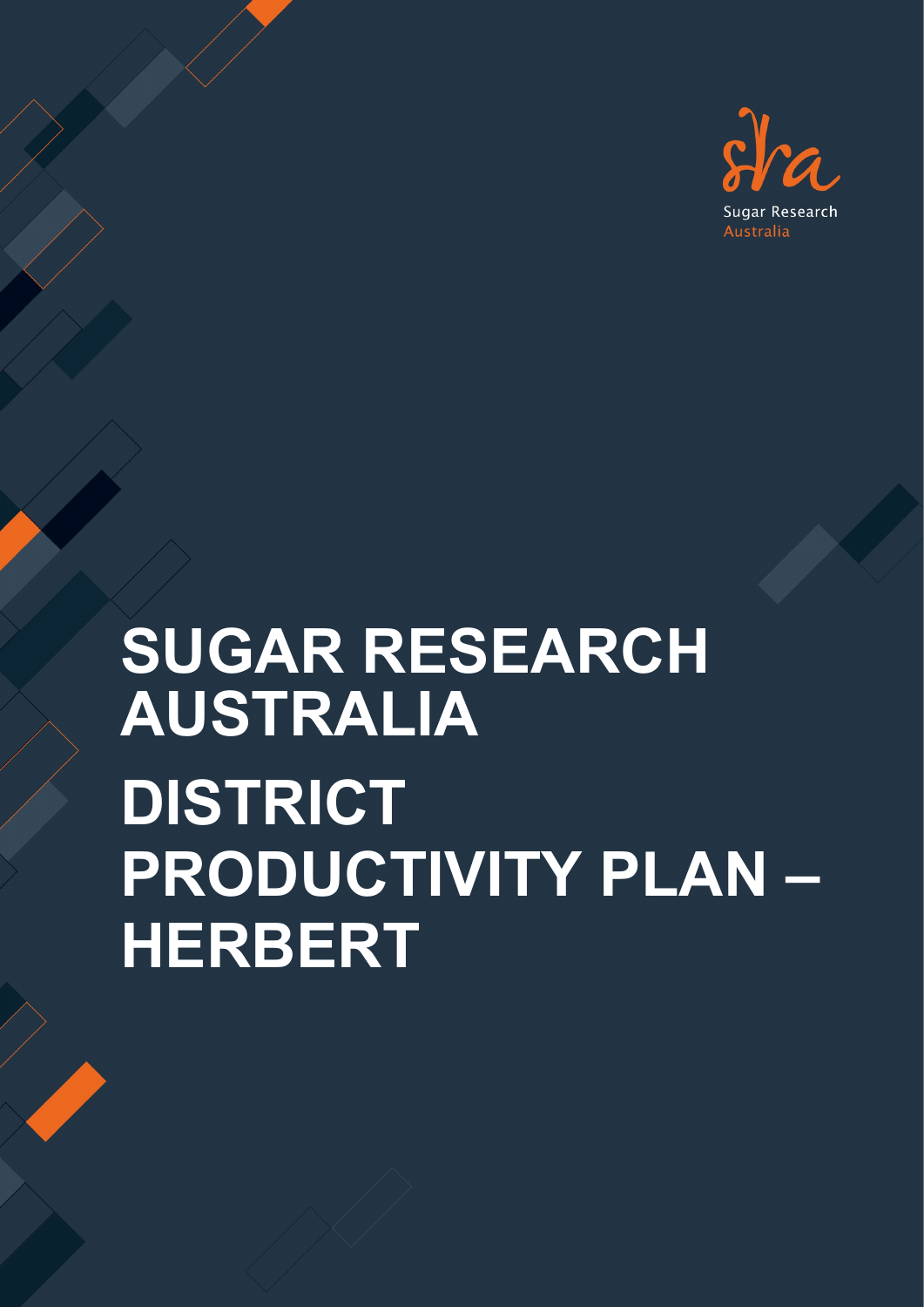#### **Brief Introduction**

The District Productivity Plans have been developed through consultation and engagement undertaken through the Industry Services SRA team, across the sugar industry supply chain to identify constraints. Different sources of data have been used as inputs including grower ideas and contributions from past strategic workshops held with SRA, the recent ABARES survey, mill data, impact assessments where applicable and a variety of survey results.

The plans highlight these issues with proposed solutions and actions to address them and will be updated and reviewed annually to drive investment at a local, applied level. Reporting on progress will occur six monthly. The key to success will be implementation which will require leadership, change and focus.

**© Copyright 2022 by Sugar Research Australia Limited.** All rights reserved. No part of this publication, may be reproduced, stored in a retrieval system, or transmitted in any form or by any means, electronic, mechanical, photocopying, recording, or otherwise, without the prior permission of Sugar Research Australia Limited. Sugar Research Australia Limited acknowledges and thanks its funding providers, including levy payers (sugarcane growers and millers), the Commonwealth Government, and the Queensland Government (Department of Agriculture and Fisheries). **Disclaimer:** In this disclaimer a reference to 'SRA', 'we', 'us' or 'our' means Sugar Research Australia Limited and our directors, officers, agents and employees. Although we do our very best to present information that is correct and accurate, we make no warranties, guarantees or representations about the suitability, reliability, currency or accuracy of the information we present in this publication, for any purposes. Subject to any terms implied by law and which cannot be excluded, we accept no responsibility for any loss, damage, cost or expense incurred by you as a result of the use of, or reliance on, any materials and information appearing in this publication. You, the user, accept sole responsibility and risk associated with the use and results of the information appearing in this publication, and you agree that we will not be liable for any loss or damage whatsoever (including through negligence) arising out of, or in connection with the use of this publication. We recommend that you contact our staff before acting on any information provided in this publication. **Warning:** Our tests, inspections and recommendations should not be relied on without further, independent inquiries. They may not be accurate, complete or applicable for your particular needs for many reasons, including (for example) SRA being unaware of other matters relevant to individual crops, the analysis of unrepresentative samples or the influence of environmental, managerial or other factors on production.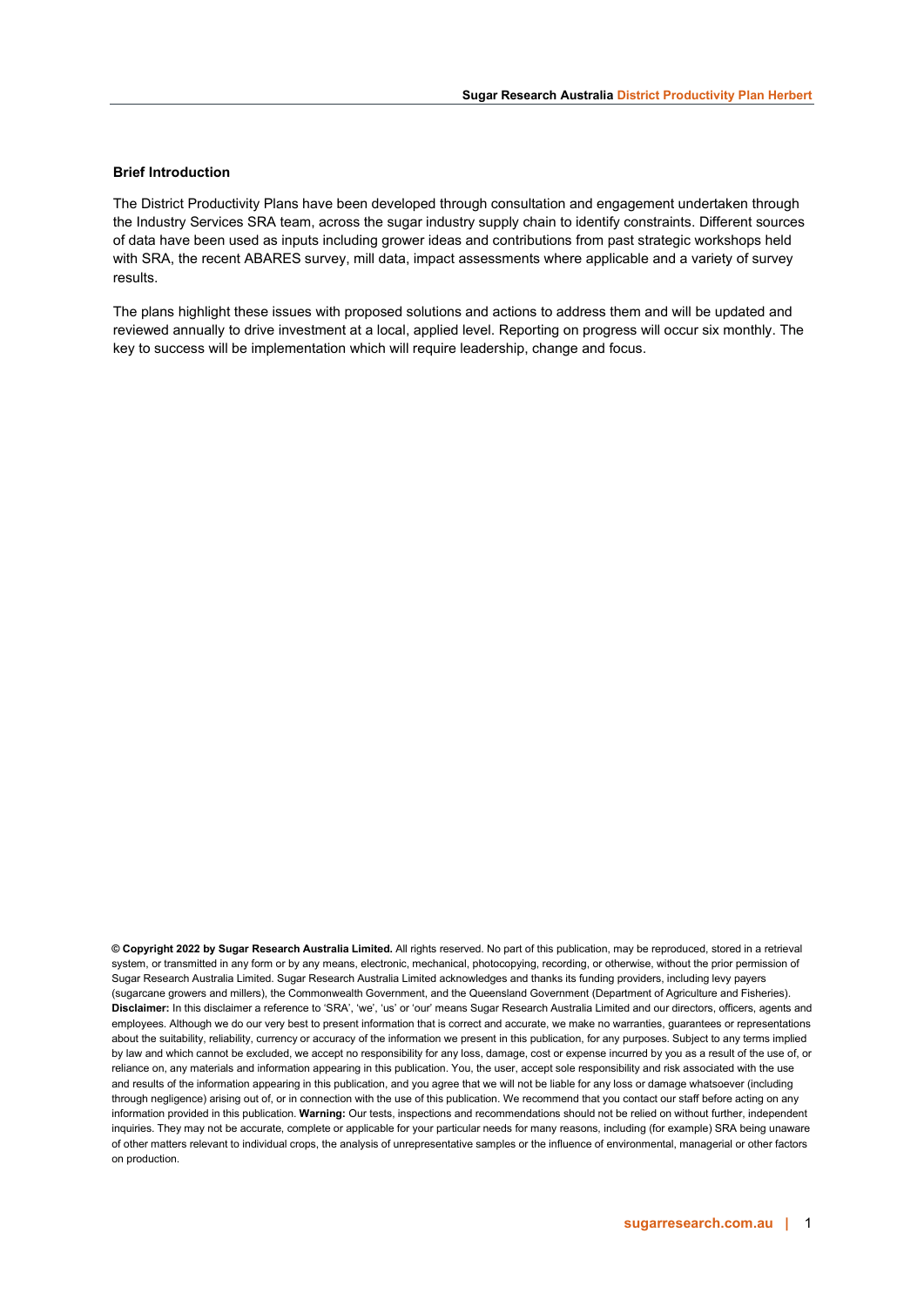# **Contents**

| $\mathbf 1$ |                                                                                    |  |
|-------------|------------------------------------------------------------------------------------|--|
| 2           |                                                                                    |  |
| 3           |                                                                                    |  |
| 4           |                                                                                    |  |
| 5           |                                                                                    |  |
| 5.1         |                                                                                    |  |
| 6           |                                                                                    |  |
| 6.1         |                                                                                    |  |
| 7           |                                                                                    |  |
| 8           |                                                                                    |  |
| 8.1         | Improving productivity and profitability through RSD measurement and management    |  |
| 8.2         |                                                                                    |  |
| 8.3         | Increasing profitability through increased uptake of sound agronomic practices  15 |  |
| 8.4         |                                                                                    |  |
| 9           |                                                                                    |  |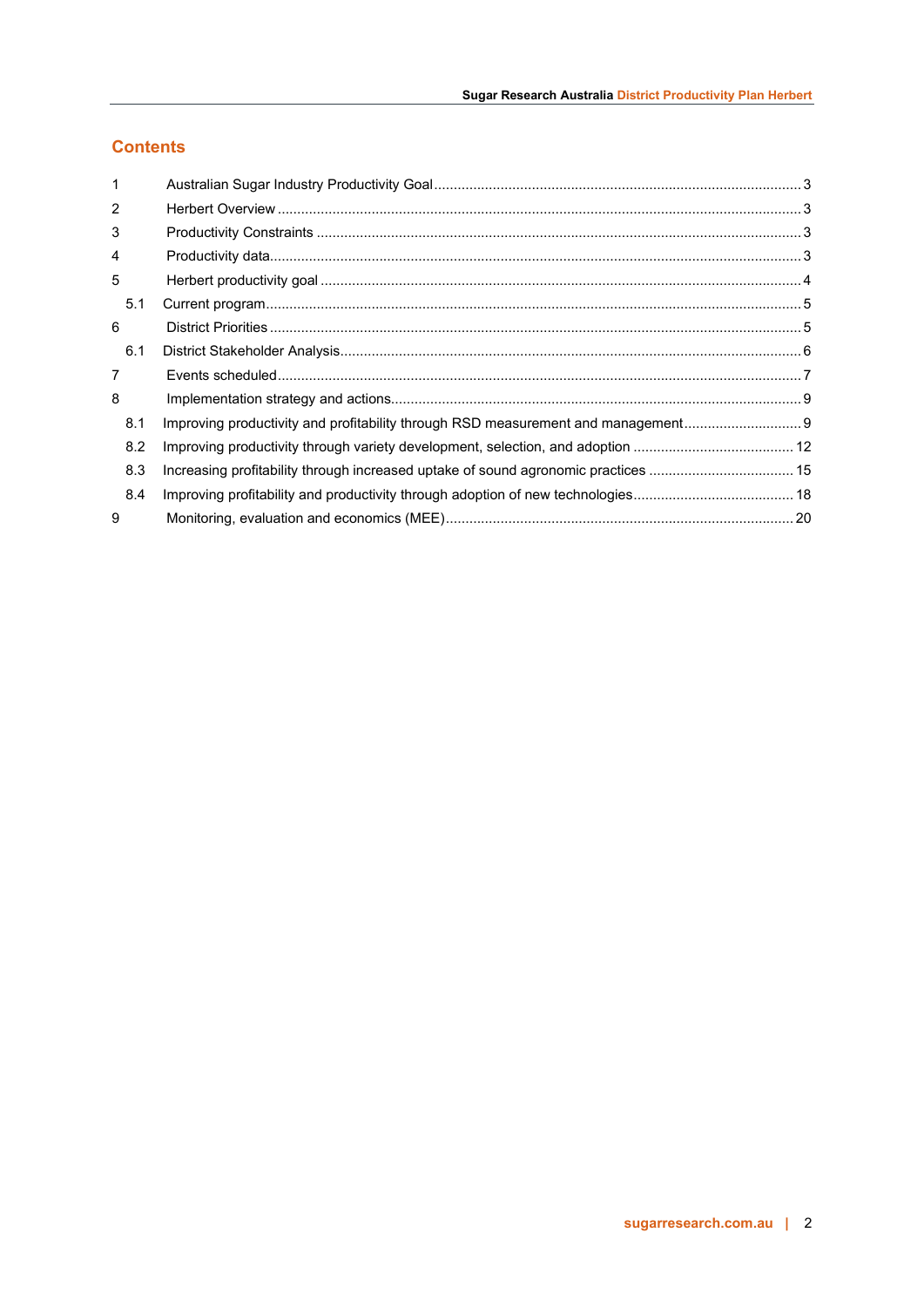# <span id="page-3-0"></span>**1 Australian Sugar Industry Productivity Goal**

The strategic intent for the Australian sugarcane industry is to; utilise the current area under cane to increase productivity by 10% which equates to a 3 million tonne increase in production across Qld and NSW by 2026.

At a sugar price of \$500 and 13.5 CCS each tonne of cane has a gross value of \$70 per tonne (sugar and molasses). By achieving this productivity improvement goal, the industry will generate an additional \$210m in gross revenue.

## <span id="page-3-1"></span>**2 Herbert Overview**

Sugarcane is grown in the Herbert region on an average of 55,000 hectares. Sugarcane is crushed through two mills in the region (Victoria and Macknade). Victoria mill crushes an average three million tonnes of cane per year to manufacture approximately 400,000 tonnes of raw sugar. Macknade mill crushes an average 1.5 million tonnes of cane per year, to manufacture approximately 191,000 tonnes of raw sugar. Victoria and Macknade's optimal crushing capacity is 1,080 tonnes and 490 tonnes of cane per hour respectively. The Herbert district has the potential to crush 5 million tonnes of cane per season.

# <span id="page-3-2"></span>**3 Productivity Constraints**

SRA conducted an intensive stakeholder engagement process in the Herbert region commencing on the 25th of May 2021 until the 26<sup>th</sup> of November 2021. In order of importance industry constraints include:

- Variety development and adoption (including adoption of clean seed material).
- RSD measurement and management.
- Improving adoption of new technologies.
- Sound farming practices (fallow management, pest weeds and diseases and nutrient management).
	- o Nutrient management tools.
	- o Soil health tools.
	- o Validation of SIX EASY STEPS in the dry zone.

In collaboration with industry representatives SRA has now assembled targeted campaigns to address these constraints whilst working alongside industry stakeholders to achieve an improvement in productivity.

## <span id="page-3-3"></span>**4 Productivity data**

.

| <b>HERBERT</b>          | 2017      | 2018      | 2019      | 2020       | 2021      |
|-------------------------|-----------|-----------|-----------|------------|-----------|
| <b>T Cane harvested</b> | 5,033,396 | 4,718,178 | 4,055,702 | 4,250,399  | 3,797,257 |
| <b>Ha Harvested</b>     | 57,119.70 | 57,043.20 | 56,365.70 | 55,224,.40 | 54,985.47 |
| Average T cane/ Ha      | 88.1      | 82.7      | 72.0      | 77.0       | 69.0      |
| <b>Farming entities</b> | 558       | 553       | 548       | 535        | 535       |
| <b>Average CCS</b>      | 12.95     | 14.24     | 13.89     | 13.19      | 12.73     |
| Average sugar yield     | 11.4      | 11.8      | 10.0      | 10.2       | 8.8       |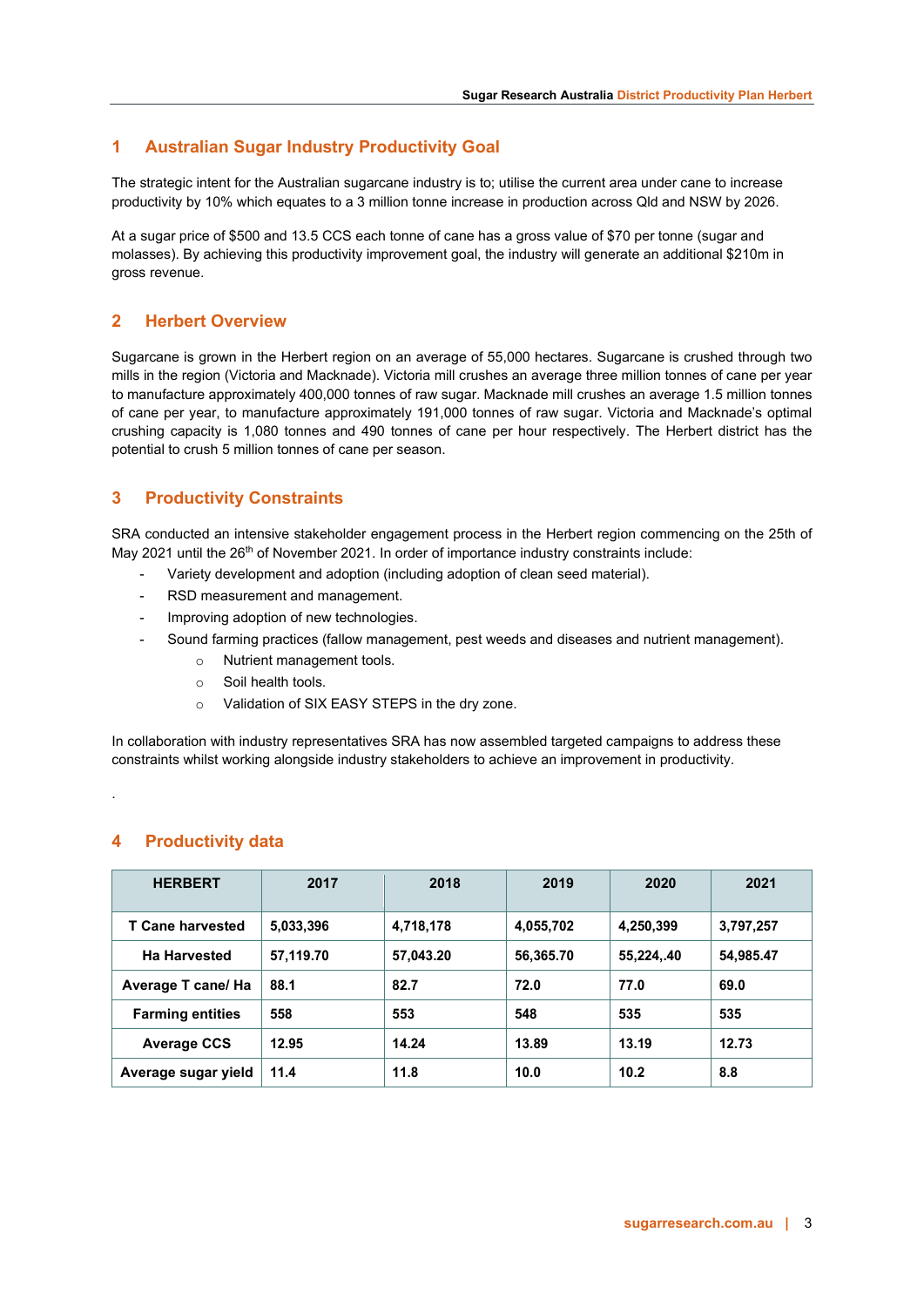| <b>PRODUCTIVITY SNAPSHOT</b>                                      | <b>5 YEAR AVERAGE</b>                                                                                                  | What is the target for the district to<br>increase productivity?                         |
|-------------------------------------------------------------------|------------------------------------------------------------------------------------------------------------------------|------------------------------------------------------------------------------------------|
| <b>District - HERBERT</b>                                         |                                                                                                                        |                                                                                          |
| T Cane harvested                                                  | 4,370,987                                                                                                              | 4,814,000                                                                                |
| Ha harvested                                                      | 56,148                                                                                                                 | 56,148                                                                                   |
| Average T cane / ha                                               | 78                                                                                                                     | 85                                                                                       |
| Average Yield ratoon T cane/ha                                    | 3                                                                                                                      | $\overline{4}$                                                                           |
| 5 year average T cane / ha                                        | 78                                                                                                                     | 85                                                                                       |
| Average CCS                                                       | 13.4                                                                                                                   | 13.3                                                                                     |
| Average sugar yield                                               | 10.4                                                                                                                   | 11.3                                                                                     |
| Varieties Top 5 Total Tonnes / %                                  | Q208 (30.2%, 75 t/ha)<br>Q253 (15.2%, 85 t/ha)<br>Q232 (9.5%, 75 t/ha)<br>Q240 (8.2%, 85 t/ha)<br>Q200 (7.6%, 80 t/ha) | Suite of varieties for growers to choose<br>for a range of production environments.      |
| # farming entities                                                | 535                                                                                                                    | 535                                                                                      |
| $#$ mills                                                         | $\overline{2}$                                                                                                         | 2                                                                                        |
| Clean seed uptake (percent mill area<br>planted to clean seed (%) | 0.5%                                                                                                                   | 1%                                                                                       |
| Tissue culture uptake (seedlings) annually                        | 17,000 seedlings                                                                                                       | 50,000 seedings (5 hectares)                                                             |
| Major Disease (RSD)                                               | <b>Ratoon Stunting Disease</b><br>(RSD)<br>15% infected<br>Area affected 8,455 ha<br>Tonnes 154,275                    | The target is 146,000 tonnes for the<br>Herbert region (less than 2% infection<br>rate). |

# <span id="page-4-0"></span>**5 Herbert productivity goal**

It's critical the Herbert district plan contributes to Australia's targeted increase volume of cane to 34 million tonnes under current area. The Herbert region needs to improve productivity and target an average of 85 tonnes of sugarcane per hectare. The priorities for the Herbert region include variety development, selection, and adoption (including clean seed uptake), RSD measurement and management (measuring, adoption of clean seed material and improved farm hygiene), improving adoption of new technologies and sound agronomic practices. The split to achieve an additional 444,000 tonnes of cane per year in the Herbert region includes:

- 180,000 tonnes through sound agronomic practices and variety development, selection & adoption.
- 146,000 tonnes RSD measurement and management.
- 118,000 tonnes improved adoption of new technologies.

Through the entire program it's essential SRA is transparent and updates the Herbert region stakeholders regularly on progress of the program. Stakeholders include:

• Monthly Herbert River CANEGROWERS, Ag Force and Australian Cane Farmers Association (ACFA) meetings.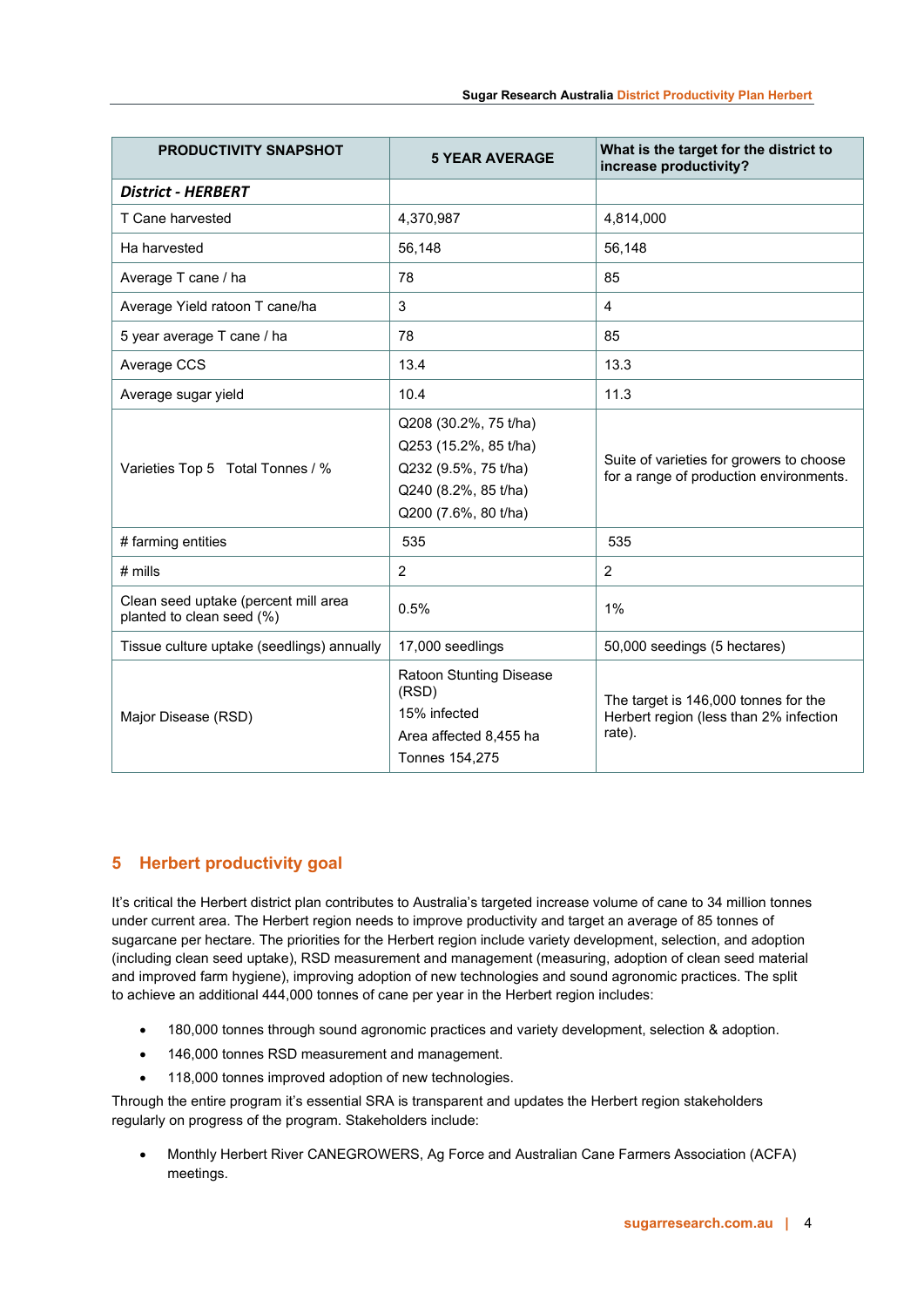- Quarterly Herbert Region Advisor Group (RAG) meetings.
- Bi-yearly HCPSL director's update.
- Scheduled field days, open days and workshops for growers and millers (see events calendar).

#### <span id="page-5-0"></span>**5.1 Current program**

## **Plant Breeding**

The SRA Herbert Plant Breeding Program targets the needs of the local sugarcane industry through the optimised selection and release of more productive and disease-resistant varieties. Two programs are delivered within the Herbert region program including core plant breeding and Introgression.

## **1. Core plant breeding**

The Herbert core plant breeding program includes:

- Stage 1 Accessing progeny material from Meringa
- Stage 2 Clonal Assessment Trials (CATs)
- Stage 3 Final Assessment Trials (FATs)

#### **2. Introgression Program**

Introgression introduces new traits from wild sugarcane relatives. The three-stage process includes:

- Stage 1 Introgression Progeny Assessment Trials (IPATs)
- Stage 2 Introgression Clonal Assessment Trials (ICATs)
- Stage 3 Introgression Final Assessment Trials (IFATs)

# <span id="page-5-1"></span>**6 District Priorities**

The following constraints have been identified as productivity gaps for the Herbert region that are not addressed within current programs.

| <b>PRIORITY</b>                                 | <b>OBJECTIVES</b>                                                                                                                                                                                                                                                                          |
|-------------------------------------------------|--------------------------------------------------------------------------------------------------------------------------------------------------------------------------------------------------------------------------------------------------------------------------------------------|
| Variety development,<br>selection, and adoption | Improving dissemination of research knowledge through the delivery of<br>targeted and timely communication products, training packages and<br>demonstration activities for growers, advisors, and planting contractors to<br>enhance decisions influencing variety selection and adoption. |
|                                                 | Implementation of variety demonstration plots throughout the district.                                                                                                                                                                                                                     |
|                                                 | Open day of variety demonstration plot walk through in collaboration with<br>release of variety guide (see events calendar).                                                                                                                                                               |
|                                                 | Development of CCS maturity curves for all varieties released.                                                                                                                                                                                                                             |
| RSD measurement and                             | Improving dissemination of research knowledge through the delivery of<br>targeted and timely communication products, training packages and<br>demonstration activities for growers, advisors, and planting contractors to<br>enhance decisions influencing RSD management.                 |
| management                                      | RSD mill assessment at a district level utilising the Lamp Test.                                                                                                                                                                                                                           |
|                                                 | SRA to assist in automation and implementation of the Lamp<br>$\Omega$<br>test in the Herbert region.                                                                                                                                                                                      |
|                                                 | Development of sterilisation tools for harvesting and planting.                                                                                                                                                                                                                            |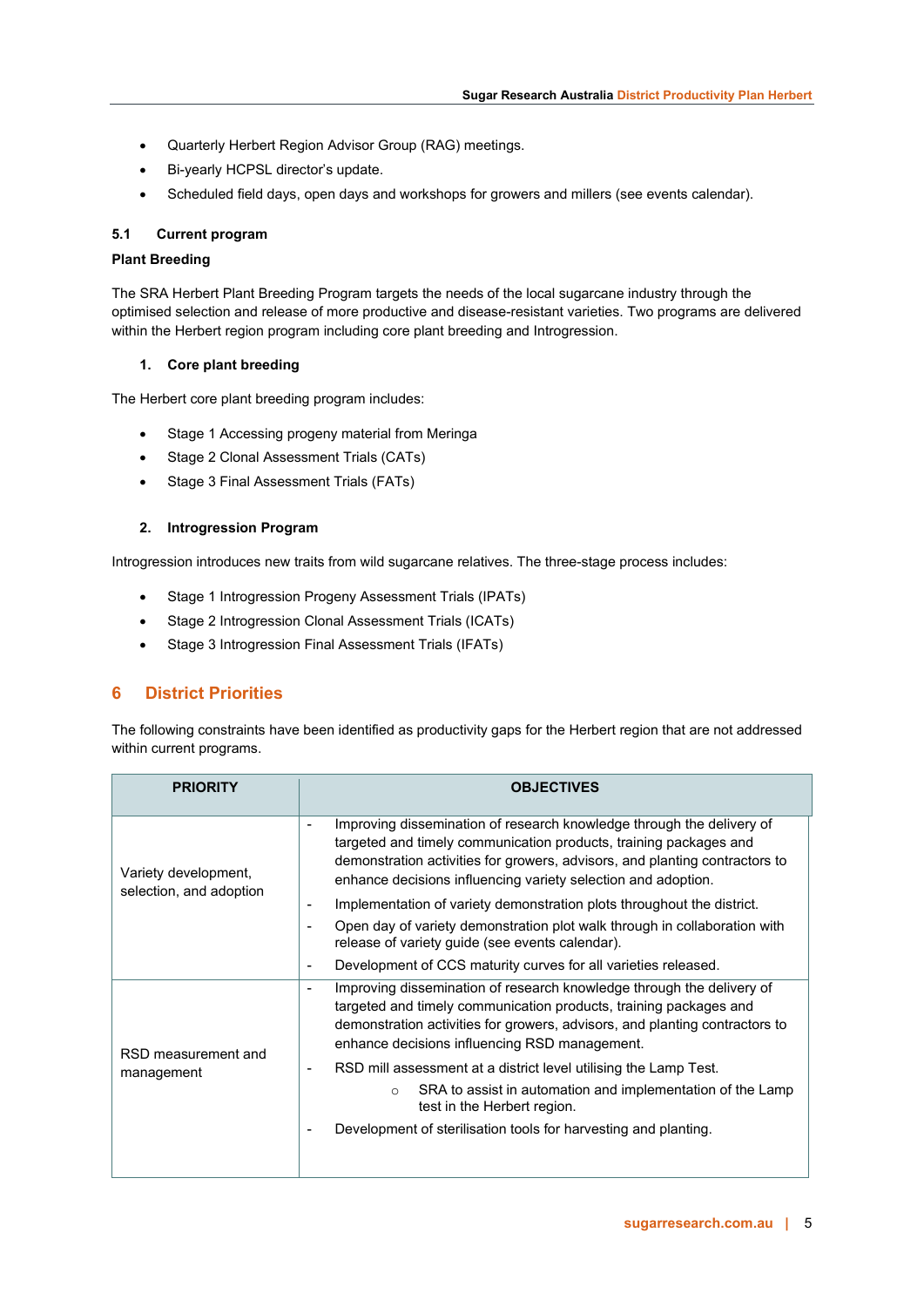| Improved adoption of new<br>technologies | Improving dissemination of research knowledge through the delivery of<br>targeted and timely communication products, training packages and<br>demonstration activities for growers, advisors, and contractors to enhance<br>decisions influencing adoption of new technologies.<br>Development and release of SRA DAF harvesting decision support tool.<br>Field days to increase adoption of yield and cane loss monitors in the<br>Herbert region.<br>Review of harvester front end to improve ratoonability.<br>$\qquad \qquad \blacksquare$                                                               |
|------------------------------------------|---------------------------------------------------------------------------------------------------------------------------------------------------------------------------------------------------------------------------------------------------------------------------------------------------------------------------------------------------------------------------------------------------------------------------------------------------------------------------------------------------------------------------------------------------------------------------------------------------------------|
| Sound agronomic practices                | Improving dissemination of research knowledge through the delivery of<br>targeted and timely communication products, training packages and<br>demonstration activities for growers, advisors, and contractors to enhance<br>decisions influencing farming practices.<br>Continuation of nitrogen product formulation demonstration trial.<br>Continuation of SIX EASY STEPS validation trial in the drier climate zone.<br>$\overline{\phantom{0}}$<br>Development of nutrient management and soil health tools.<br>Strategy based on targeting mid-range productivity groups<br>75-85 t/ha target group<br>O |
|                                          | 34% of area (based on 2014 – 2019 season).<br>O                                                                                                                                                                                                                                                                                                                                                                                                                                                                                                                                                               |

## <span id="page-6-0"></span>**6.1 District Stakeholder Analysis**

Snapshot of the growers in the region based on t/ha and mils, grower organisations and productivity companies that SRA works with to improve productivity for the region.

| <b>Stakeholder type</b>                                    | Number/ key stakeholders                                     | <b>Herbert (tonnes)</b>  | Total % of tonnes |
|------------------------------------------------------------|--------------------------------------------------------------|--------------------------|-------------------|
| X Large growers -<br>over 100,000 T<br>cane                |                                                              |                          |                   |
| Very large growers<br>$-$ over $50,000$ T<br>cane          | $\overline{a}$                                               | 247,373                  | 5.9               |
| Large grower - over<br>20,000T cane                        | 18                                                           | 482,041                  | 11.4              |
| Medium grower-<br>between 8,000T<br>cane - 20,000T<br>cane | 100                                                          | 1,141,724                | 27.0              |
| Other growers <<br>8,000T                                  | 704                                                          | 2,354,758                | 55.7              |
| Milling companies                                          | Wilmar                                                       | <b>Total Growers</b>     |                   |
| Grower                                                     | <b>Herbert River</b><br>CANEGROWERS,                         | 948                      |                   |
| representative<br>organisations                            | AgForce, ACFA, HQCR                                          | <b>Average Farm Size</b> |                   |
| Productivity<br>companies                                  | <b>Herbert Cane Productivity</b><br>Services Limited (HCPSL) | 117 <sub>ha</sub>        |                   |
|                                                            |                                                              | <b>Total Tonnes</b>      |                   |
|                                                            |                                                              | 4,225,897                |                   |
| Regional variety<br>committees                             | Herbert district regional variety committee                  |                          |                   |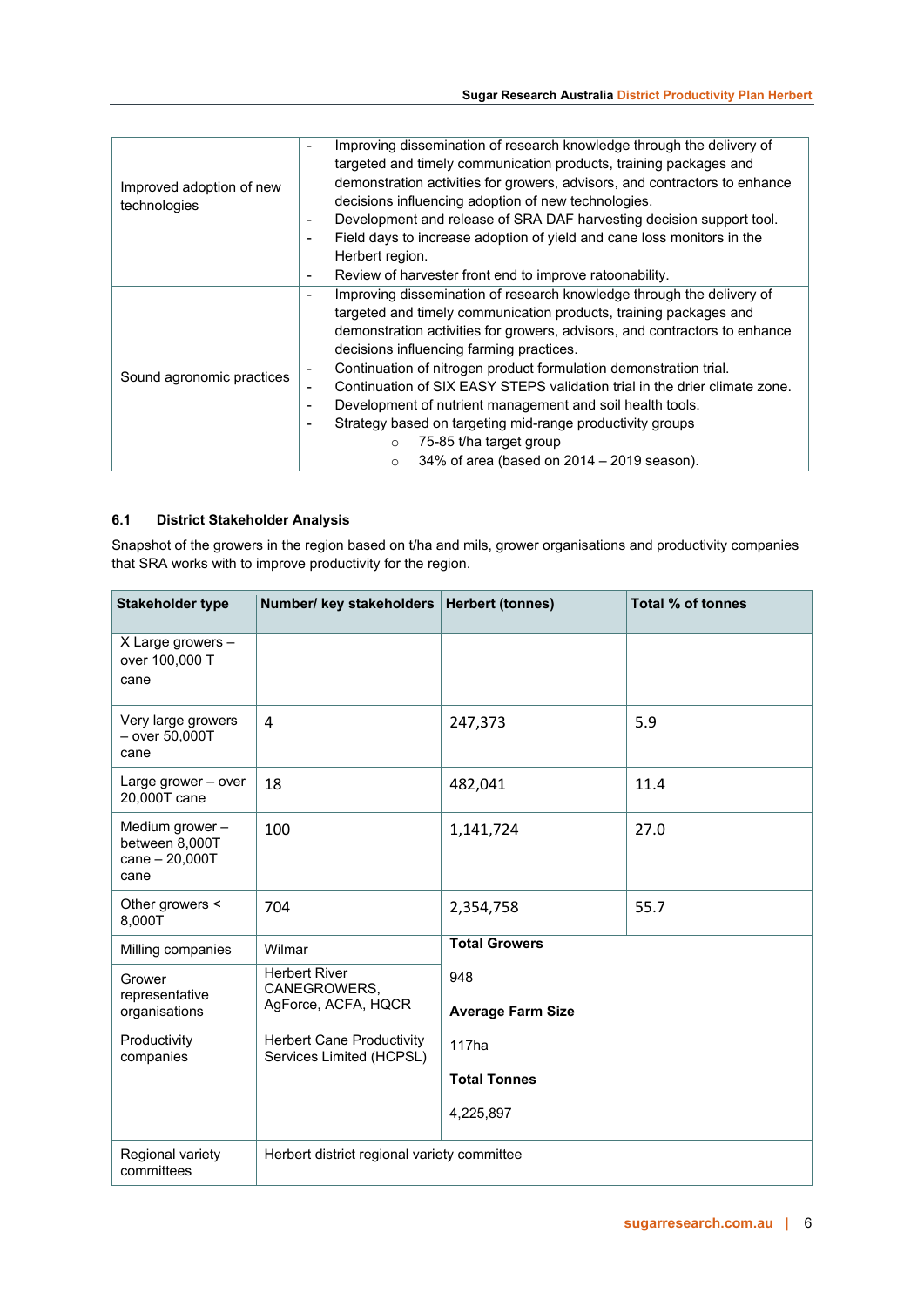# **7 Events scheduled**

<span id="page-7-0"></span>

| <b>Quarter 1</b>                                                                                                        | <b>Target</b><br>constraint | <b>Quarter 2</b>                                                                                                                                                                                                                                                                                                                                                                                                                                                                                                                               | <b>Target</b><br>constraint | <b>Quarter 3</b>                                                                                                                               | <b>Target</b><br>constraint | <b>Quarter 4</b>                                                                   | <b>Target</b><br>constraint |
|-------------------------------------------------------------------------------------------------------------------------|-----------------------------|------------------------------------------------------------------------------------------------------------------------------------------------------------------------------------------------------------------------------------------------------------------------------------------------------------------------------------------------------------------------------------------------------------------------------------------------------------------------------------------------------------------------------------------------|-----------------------------|------------------------------------------------------------------------------------------------------------------------------------------------|-----------------------------|------------------------------------------------------------------------------------|-----------------------------|
| February - Lequme<br><b>Biomass Sampling</b><br>(Video)                                                                 | $\overline{4}$              | April - SRA RVC Meeting                                                                                                                                                                                                                                                                                                                                                                                                                                                                                                                        | $\mathbf{1}$                | August - Temporal N Field walk<br>Presentation by agronomist<br>Danielle Skocaj) Date to be<br>confirmed                                       | $\overline{4}$              | October - SIX EASY<br><b>STEPS Toolbox</b><br>(Fertilising late & last<br>ratoons) |                             |
| March - Herbert Walk<br>and Talk<br>Variety selection<br>and management<br>Adoption of new<br>$\bullet$<br>technologies | 1,2,3,4                     | April - Shed meetings<br>Improved agronomic practices<br>$\bullet$                                                                                                                                                                                                                                                                                                                                                                                                                                                                             | 1&3                         | August - Harvesting<br>demonstration day (SRA, DAF &<br><b>Herbert River CANEGROWERS</b><br>collaborative event) (dates to be<br>confirmed)    | 3                           | November - Farming<br><b>Systems Projects</b>                                      | $\overline{4}$              |
| March - Soil Health<br>Project Update (closed<br>group) and<br>Collaborative event with<br>SRA, HCPSL and DAF           | $\overline{4}$              | April - Rotary Nth QLD Field Day<br>(SRA Burdekin and Herbert region collaborative program)                                                                                                                                                                                                                                                                                                                                                                                                                                                    | 3                           | September - Harvesting<br>demonstration day (SRA, DAF &<br><b>Herbert River CANEGROWERS</b><br>collaborative event) (dates to be<br>confirmed) | 3                           | December-<br><b>Biosecurity Workshop</b>                                           |                             |
| March - FEAT<br>Workshop                                                                                                | 3 & 4                       | April - RSD workshop (growers and contractors)<br>Launch of Herbert RSD workbook and extension<br>$\bullet$<br>package for growers and contractors (Collaborative<br>event with SRA & HCPSL). Two workshops 8am - 12pm<br>Planting contractors, 1pm - 5pm growers. (Presentation<br>by pathologist Rob Magarey)                                                                                                                                                                                                                                | $\overline{2}$              |                                                                                                                                                |                             |                                                                                    |                             |
| March - FEAT<br>Workshop                                                                                                | 3 & 4                       | May - SRA Herbert station open day<br>SRA variety demo plot/ juice lab tour (variety guide<br>launch).<br>RSD LAMP test/ Pachy workshop.<br>$\bullet$<br>Improved agronomic practice workshop.<br>$\bullet$<br>Imidacloprid project.<br>$\bullet$<br>Cane ripener workshop<br>$\bullet$<br>New technologies for improved harvesting<br>$\bullet$<br>Presentation by specialists; Rob Magarey, Danielle Skocaj,<br>Steve Staunton, Kevin Powell, Fengduo Hu & Phil Patane.<br>Three major releases at this event including Herbert<br>$\bullet$ | 1,2,3,4                     |                                                                                                                                                |                             |                                                                                    |                             |
|                                                                                                                         |                             | Region variety guide, harvesting predictive tool & RSD<br>Lamp test.<br>May - 6 Easy Steps demo workshop - Easy Steps validation                                                                                                                                                                                                                                                                                                                                                                                                               |                             |                                                                                                                                                |                             |                                                                                    |                             |
| March - Fallow<br>management workshop                                                                                   | $\overline{4}$              | in the dry zone demo plot field walk. Presentation by Industry<br>services agronomist Danielle Skocaj) Date to be confirmed.                                                                                                                                                                                                                                                                                                                                                                                                                   | $\overline{4}$              |                                                                                                                                                |                             |                                                                                    |                             |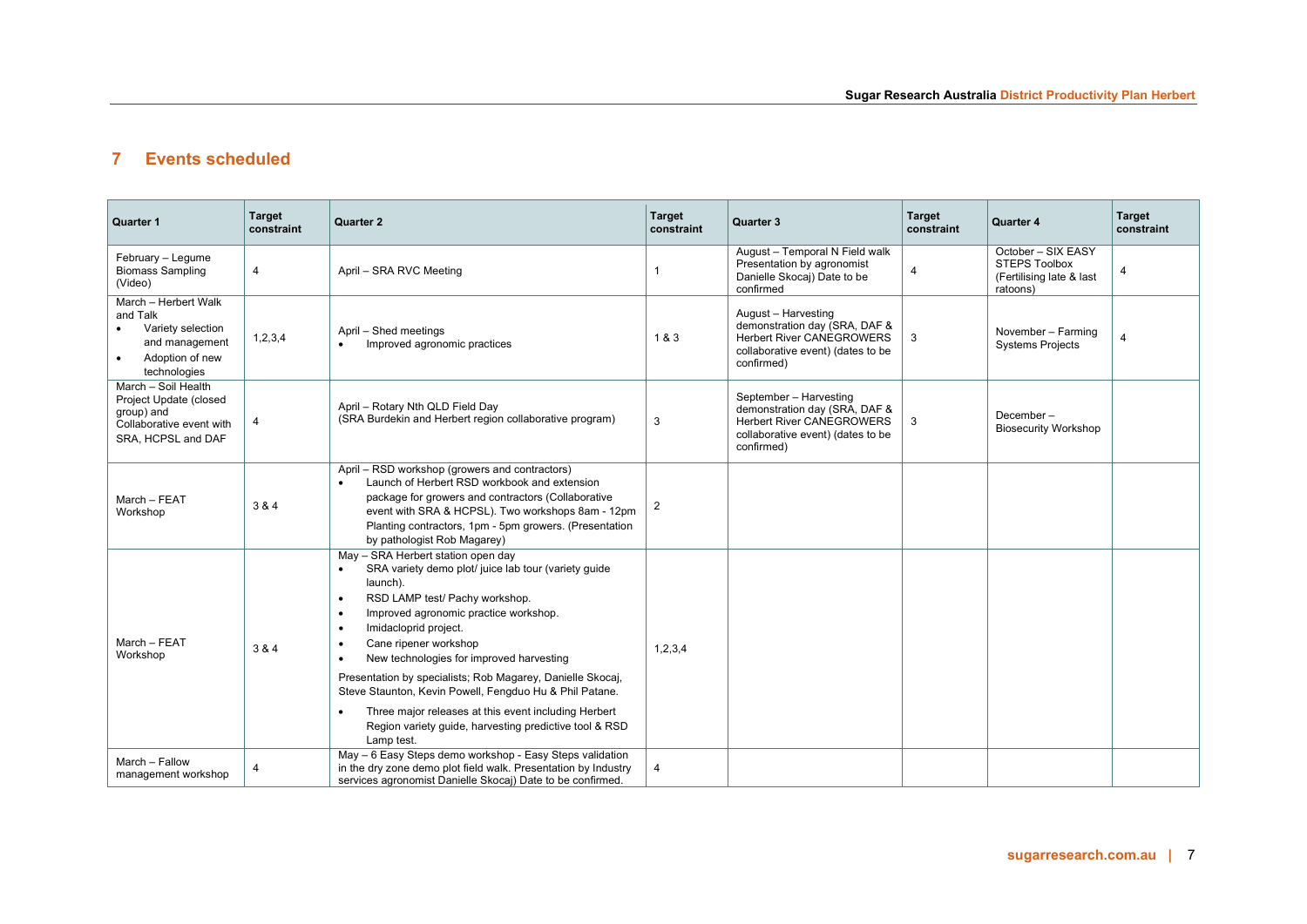| March – FAT<br>walkthrough | June – Virtual demonstration of harvesting decision support<br>tool (launch) (date to be confirmed) collaborative event with<br>SRA and DAF |  |  |  |
|----------------------------|---------------------------------------------------------------------------------------------------------------------------------------------|--|--|--|
|                            | June – Ingham show (SRA and HCPSL combined information<br>stand - varieties.                                                                |  |  |  |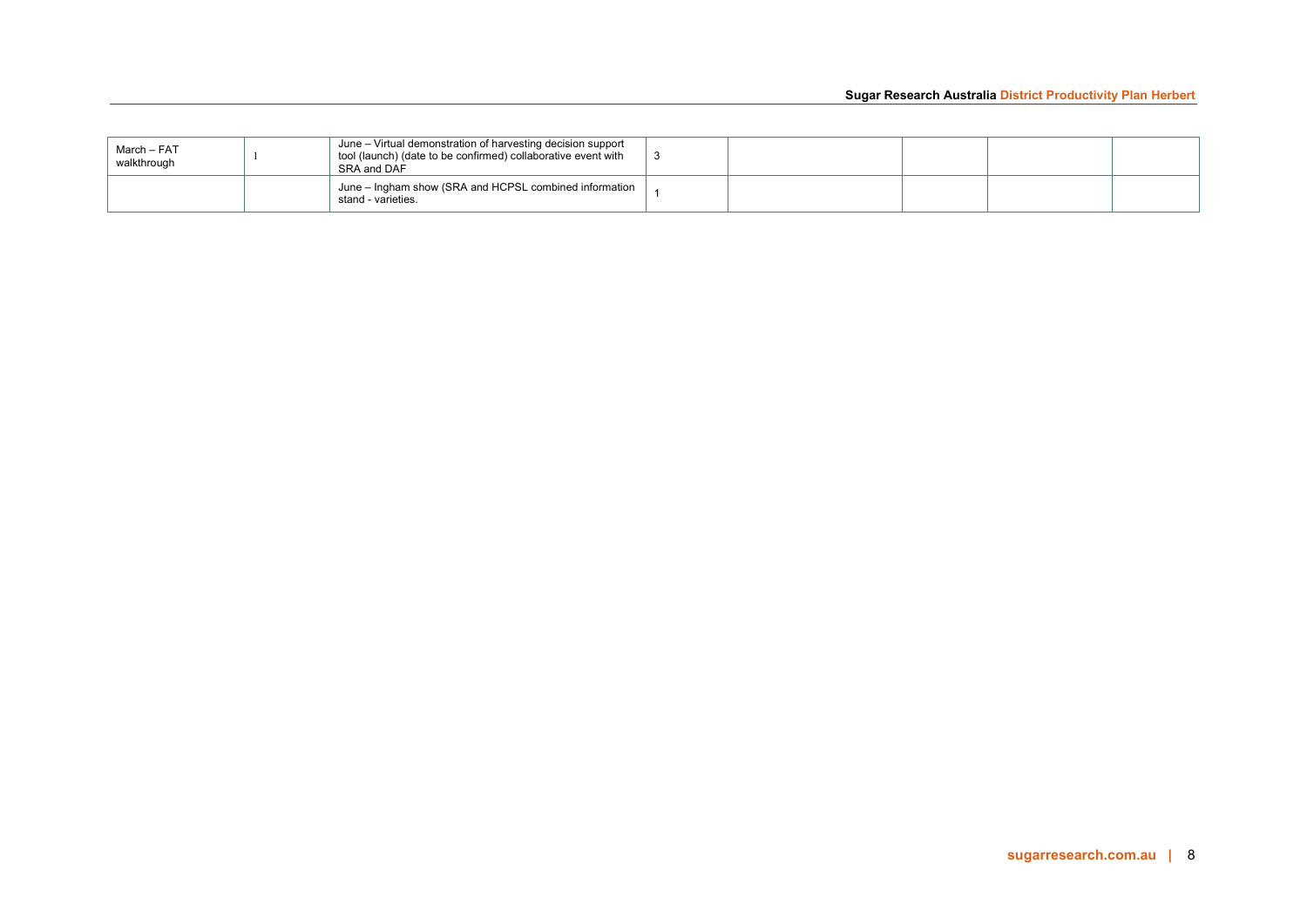## <span id="page-9-0"></span>**8 Implementation strategy and actions**

The table below presents activities and their corresponding strategic targets for the Herbert region. It summarises key activities with supporting detailed documents to be produced for each program.

All activities address the four priority areas:

- Variety development, selection, and adoption (including adoption of clean seed material).
- RSD measurement and management
- Improved adoption of new technologies.
- Sound agronomic practices.

Reporting on progress regularly with key stakeholders (as highlighted in section *3 Herbert productivity goal*).

SRA will update this document to reflect current activity delivered through SRA, including in collaboration with other delivery partners, which will deliver impactful research and contribute towards achieving the district productivity goal.

## <span id="page-9-1"></span>**8.1 Improving productivity and profitability through RSD measurement and management**

From recent research approximately 15% of the cane in the Herbert is infected with RSD, across an area of 8,455 hectares. The target is to reduce RSD infection by 2% or 1,127 hectares. Controlling RSD can increase yield by approximately 2.6 tonnes per hectare.

Activities will be delivered in collaboration with growers, Wilmar Sugar and grower representatives over the period of February 2022 to June 2026.

The strategy is to increase awareness of RSD infection rates on impacted farms through mill monitoring. Coupled with increased awareness training will be provided on the use of clean seed, improving farm hygiene and sterilisation of harvesting equipment.

#### **Targets:**

#### **Clean seed adoption**

- Increase to 1% planted area to clean seed by 2026
- Increase adoption of tissue culture to plant an average area of 5 ha per annum (approximately 50,000 seedlings) by 2026
- Information captured of variety performance on different production environments by 2026

#### **RSD measurement and management**

- Automation and implementation of RSD LAMP test in mills assess proportion of RSD in the region
	- o Once severely affected areas are identified a targeted strategy will be implemented
- Survey identifying attendance to RSD workshops and demonstration tours.
	- o Target to have 50% of cane delivered to the mill by growers attending RSD events.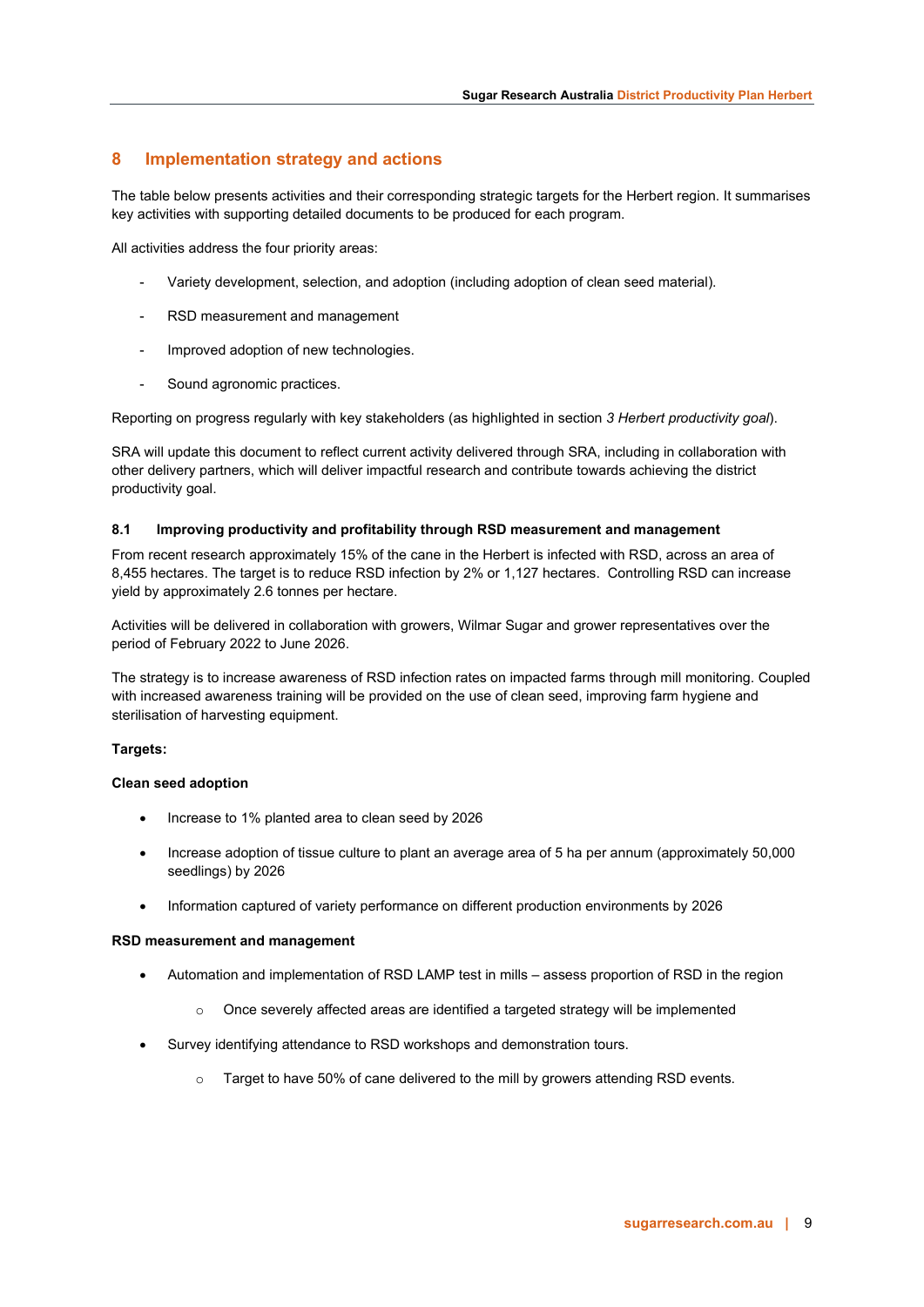*Table 1 Actions, outcomes and measures for the priority 'Reducing losses from RSD'*

| <b>Targeted practices</b><br>(Details of<br>required action)            | How will we do it?<br>Measurement of the issue;<br><b>Education and knowledge</b><br>transfer; Planning, Industry<br>engagement, New<br>practices; Product; or<br>Service | What is the activity?                                                                                                                                                                                                                                                                                                           | <b>What outputs</b><br>will be<br>produced?<br>(include targets)                                         | <b>Which MEE</b><br>outcomes are<br>most relevant? | What does the MEE outcome<br>mean for this investment?                                                                                                                                                                                                                                                                        | <b>Investment</b><br>outcome/s                                                                     | <b>Investment</b><br>measures                                                                                                                                         |
|-------------------------------------------------------------------------|---------------------------------------------------------------------------------------------------------------------------------------------------------------------------|---------------------------------------------------------------------------------------------------------------------------------------------------------------------------------------------------------------------------------------------------------------------------------------------------------------------------------|----------------------------------------------------------------------------------------------------------|----------------------------------------------------|-------------------------------------------------------------------------------------------------------------------------------------------------------------------------------------------------------------------------------------------------------------------------------------------------------------------------------|----------------------------------------------------------------------------------------------------|-----------------------------------------------------------------------------------------------------------------------------------------------------------------------|
| Assessment of<br>RSD at a mill level                                    | Measurement of the<br>issue                                                                                                                                               | Pre-commercial<br>development, testing<br>and validation of<br>RSD LAMP assay for<br>sugar mill roll-out.<br>This will test the<br>hypothesis that<br>increased mill and<br>grower awareness of<br>RSD which will<br>motivate behaviour<br>changes to reduce<br>losses. Assist the mill<br>in automating the<br>RSD Lamp assay. | Grower-scale<br><b>RSD</b> infection<br>reports with the<br>aim to target<br>severely infected<br>areas. | Improved<br>problem<br>definition                  | Gain data, increase<br>transparency of the problem<br>and its costs.                                                                                                                                                                                                                                                          | Increased awareness<br>of RSD issue and<br>associated costs.<br>Increased demand<br>for clean seed | RSD infection at a<br>region level.                                                                                                                                   |
|                                                                         |                                                                                                                                                                           |                                                                                                                                                                                                                                                                                                                                 |                                                                                                          | Improved<br>solution design                        | The technology will be refined<br>to improve technology<br>acceptance by mills (ease of<br>use, value etc). Grower<br>response to the output of<br>grower level reports will be<br>tested, and feedback gathered<br>to improve the delivery of<br>data, and key messages to<br>maximise the influence on<br>behaviour change. | Ongoing investment<br>by mills in monitoring<br>and reporting RSD to<br>growers.                   | Generic permission<br>for SRA to observe<br>all data to allow for<br>targeted strategies.                                                                             |
|                                                                         |                                                                                                                                                                           |                                                                                                                                                                                                                                                                                                                                 |                                                                                                          | Increased<br>solution uptake                       | Mills taking up RSD detection<br>technology with ongoing<br>investment by the mills<br>involved in the project and<br>additional mills seeking to also<br>adopt the technology.                                                                                                                                               | Minimising of RSD<br>associated losses.                                                            |                                                                                                                                                                       |
| Development of<br>rapid testing of<br>planting material<br>for advisors | Measurement of the<br>issue                                                                                                                                               | Pre-commercial<br>development, testing<br>and validation of<br>RSD LAMP assay for<br>advisors.                                                                                                                                                                                                                                  | Rapid and cost-<br>effective<br>analysis of<br>planting<br>material.                                     | Improved<br>problem<br>definition                  | Gain data, increase<br>transparency of the problem<br>and improve planting material<br>assessment. Decrease turn<br>around time of results.                                                                                                                                                                                   | Increase awareness<br>of RSD issue and<br>improve adoption of<br>clean seed material.              | Reduce cost of RSD<br>testing for the SRA<br>and the productivity<br>services. Increase<br>the number of plant<br>source inspection to<br>70% of farming<br>entities. |
| Use of clean seed<br>and improved farm<br>hygiene                       | <b>Education and</b><br>knowledge transfer                                                                                                                                | Facilitated training<br>workshops with<br>growers and<br>extension providers.                                                                                                                                                                                                                                                   | Bi-yearly<br>workshops<br>attended by 50%<br>of area supplied<br>to the mill by                          | Improved<br>solution<br>packaging                  | Workshops will be facilitated<br>to enhance peer to peer<br>learning. Extension packages<br>will be tailored to deliver<br>useful information and                                                                                                                                                                             | Increased knowledge<br>and skills in variety<br>management                                         | Attendance to<br>workshops.                                                                                                                                           |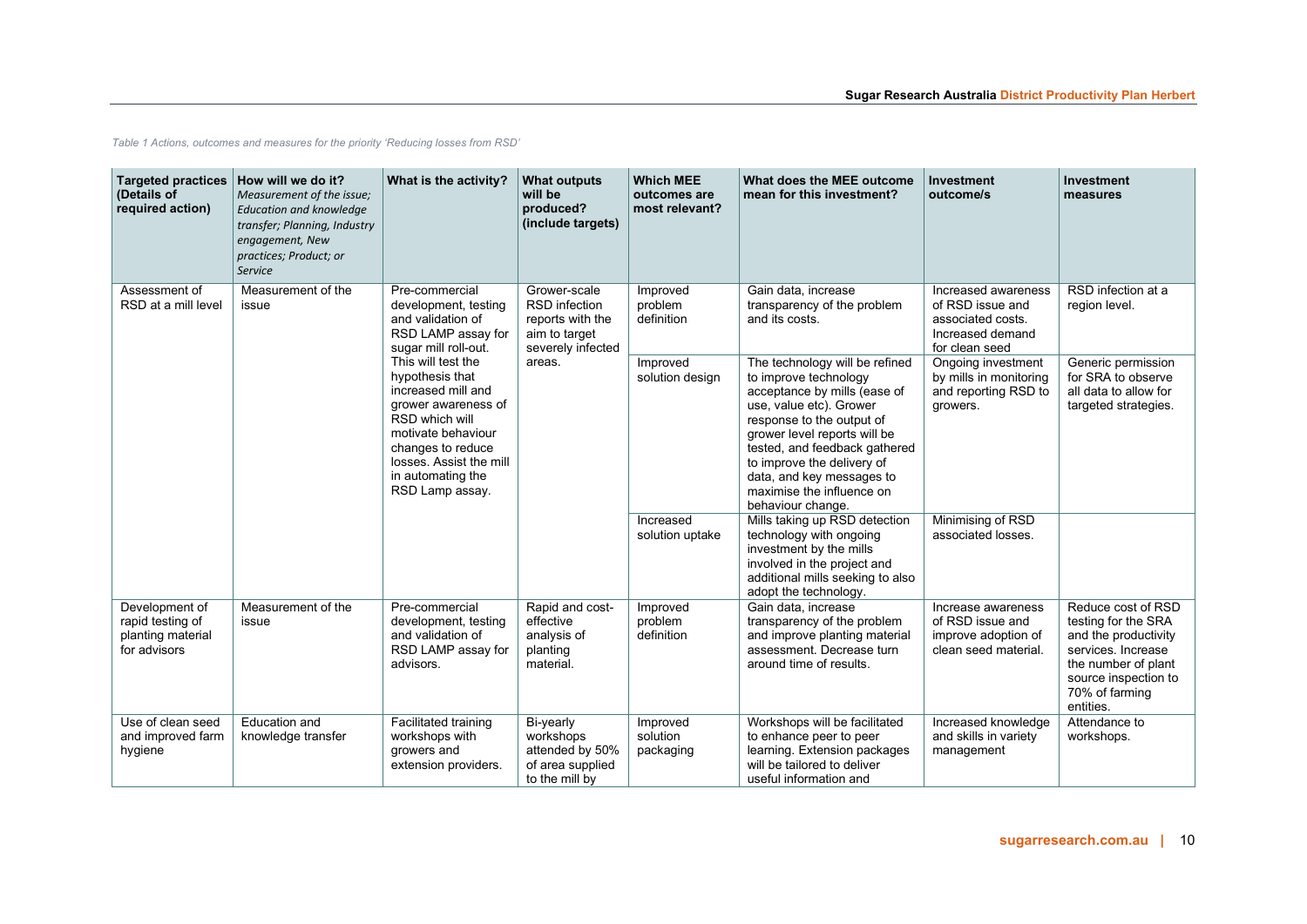| <b>Targeted practices</b><br>(Details of<br>required action)                                | How will we do it?<br>Measurement of the issue;<br><b>Education and knowledge</b><br>transfer; Planning, Industry<br>engagement, New<br>practices; Product; or<br>Service | What is the activity?                                               | <b>What outputs</b><br>will be<br>produced?<br>(include targets)                                    | <b>Which MEE</b><br>outcomes are<br>most relevant? | What does the MEE outcome<br>mean for this investment?                                                                                                                                                                                                                                                      | Investment<br>outcome/s                                                                         | Investment<br>measures                                               |
|---------------------------------------------------------------------------------------------|---------------------------------------------------------------------------------------------------------------------------------------------------------------------------|---------------------------------------------------------------------|-----------------------------------------------------------------------------------------------------|----------------------------------------------------|-------------------------------------------------------------------------------------------------------------------------------------------------------------------------------------------------------------------------------------------------------------------------------------------------------------|-------------------------------------------------------------------------------------------------|----------------------------------------------------------------------|
|                                                                                             |                                                                                                                                                                           |                                                                     | growers and<br>50% of harvest<br>contractors<br>collectively<br>responsible for<br>30,000 hectares. | Increased<br>solution uptake                       | practical advice. Education<br>includes:<br><b>Extension packages</b><br>for growers and<br>planting contractors.<br>Facilitated<br>workshops and<br>demonstrations.                                                                                                                                        | Minimising of RSD<br>associated losses.                                                         | Increased clean seed<br>and tissue culture                           |
| Sterilisation of<br>machinery prior to<br>harvesting farms<br>and blocks<br>infected by RSD | Engineering<br>development of<br>harvester sterilisation<br>system.                                                                                                       | Engineering<br>development of<br>harvester sterilisation<br>system. | Design<br>improvements<br>that make it<br>cheaper/easier<br>to sterilise<br>harvesting<br>equipment | Improved<br>solution design                        | Growers and harvest<br>contractors collaborate with<br>engineers to develop a<br>solution with high technology<br>acceptance. Motivations and<br>incentives for use of<br>sterilisation are understood<br>and incorporated into the<br>solution design. Barriers to<br>use are acknowledge and<br>resolved. | Minimising of RSD<br>associated losses.                                                         | sales.<br>Reduction in RSD<br>spread throughout<br>the region.       |
|                                                                                             |                                                                                                                                                                           |                                                                     |                                                                                                     | Increased<br>solution uptake                       | Growers and harvest<br>contractors invest in new<br>sterilisation systems and<br>regularly use them between<br>blocks and farms.                                                                                                                                                                            | Increase awareness<br>of RSD issue and<br>improve adoption of<br>sterilisation of<br>machinery. | Increased purchase<br>of sterilisation<br>systems for<br>harvesters. |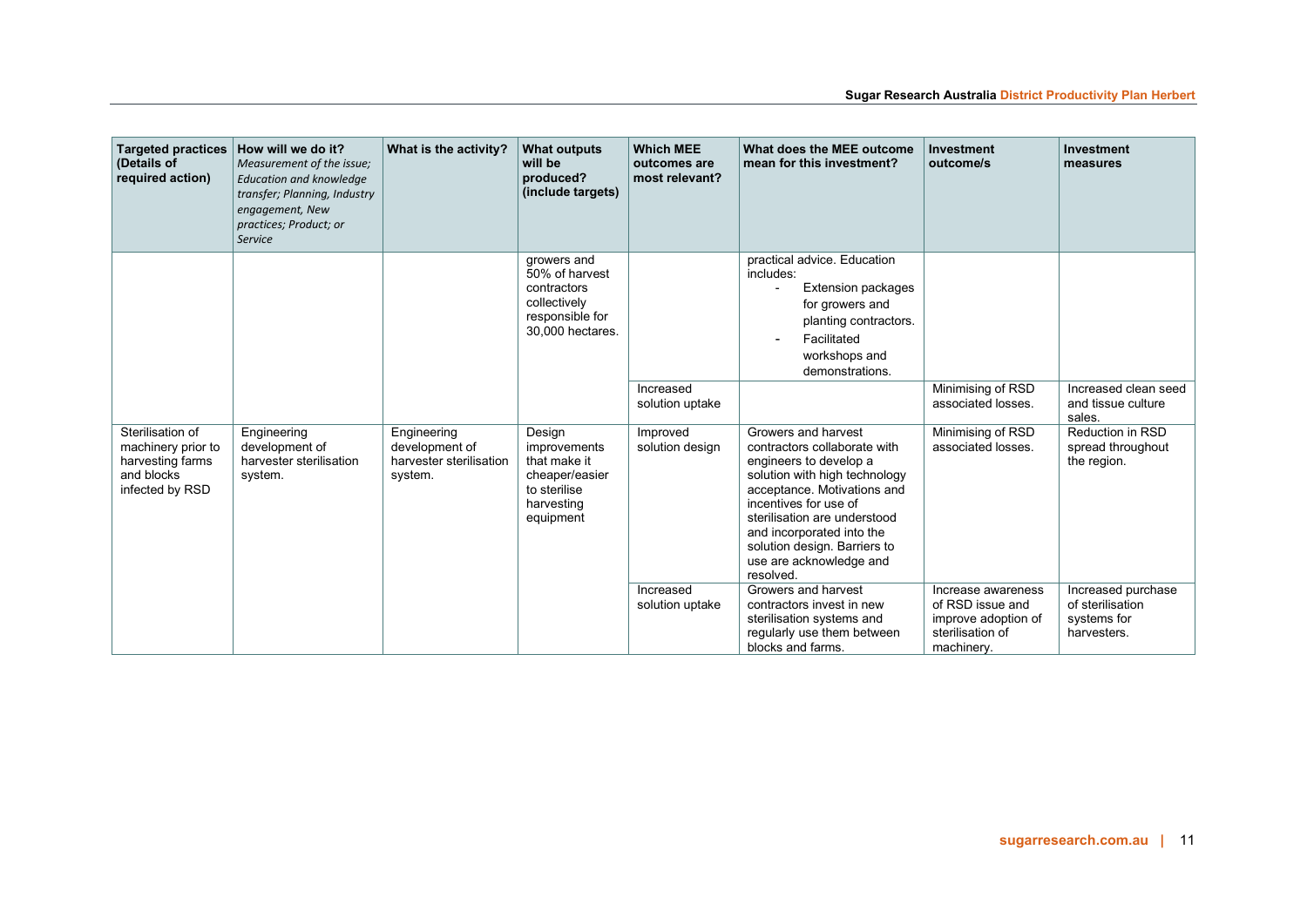## <span id="page-12-0"></span>**8.2 Improving productivity through variety development, selection, and adoption**

Investments in this priority will increase development, selection, and adoption of improved varieties. This will be achieved by:

- Improving dissemination of research knowledge through the delivery of targeted and timely communication products, training packages and demonstration activities for growers, advisors, and planting contractors to enhance decisions influencing variety selection and adoption.
- Implementing variety demonstration plots throughout the district.
	- $\circ$  Open day of variety demonstration plot walk through in collaboration with release of variety guide (see events calendar).
- Developing CCS maturity curves for released standards and accelerated varieties.
- Increase area planted to clean seed to 1% by 2026.
- Increase adoption of tissue culture to plant an average area of 5 ha per annum (approximately 50,000 seedlings) by 2026.
- Portfolio of information captured on variety performance on different production environments by 2026.

Activities will be delivered in collaboration with growers, Wilmar Sugar and industry representatives between February 2022 June 2026.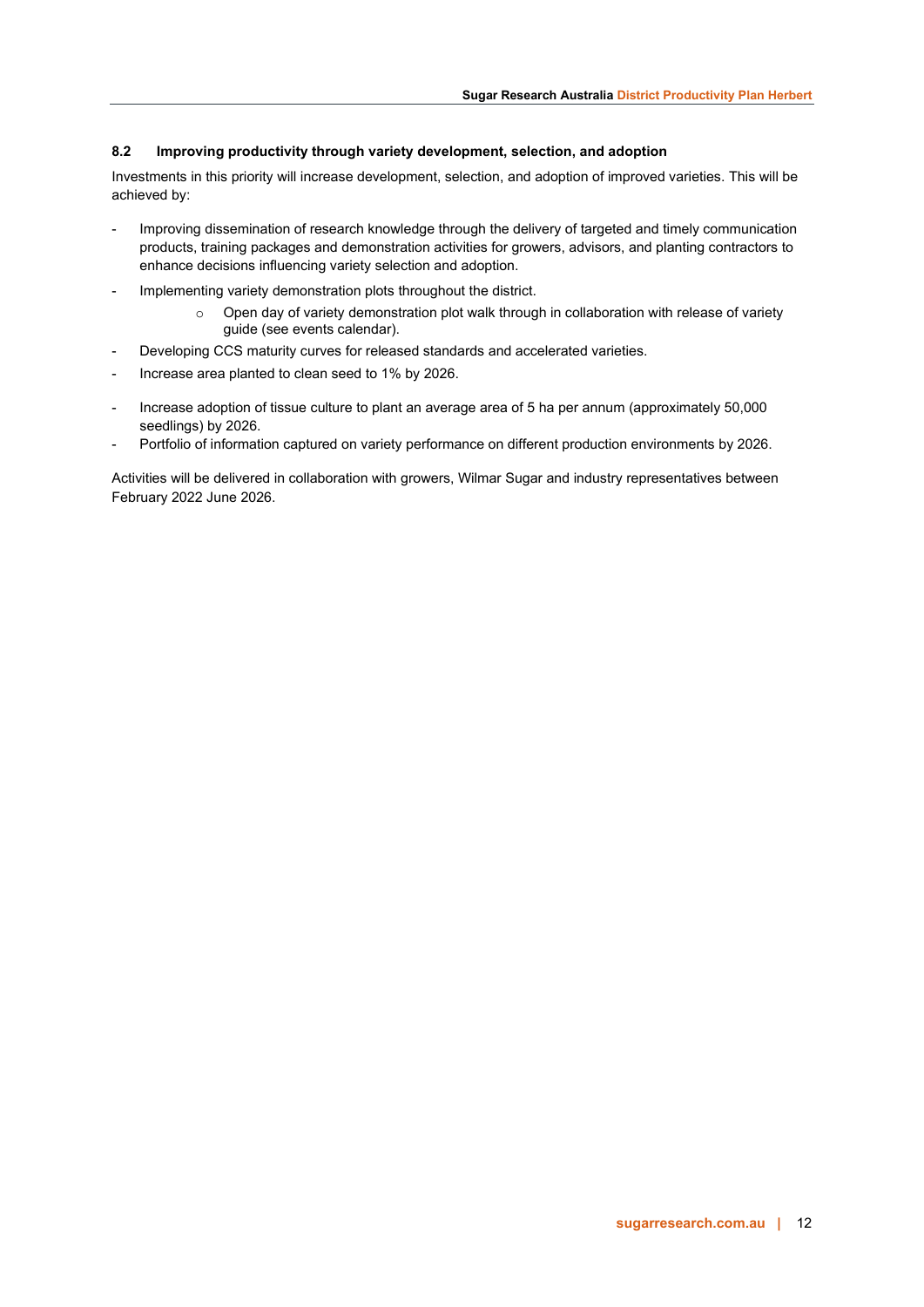*Table 2 Actions, outcomes and measures for the priority 'increasing yield through better variety management'*

| <b>Targeted</b><br>practices<br>(Details of<br>required action)         | How will we do it?<br>Measurement of the<br><i>issue: Education and</i><br>knowledge transfer:<br>Planning, Industry<br>engagement, New<br>practices: Product:<br>or Service | What is the<br>activity?                                                                                                      | What outputs will be<br>produced? (include<br>targets)                                                                                                                                                                                                 | <b>Which MEE</b><br>outcomes are<br>most relevant? | What does the MEE outcome mean for<br>this investment?                                                                                                                                                                                                                                                                                                          | <b>Investment outcome/s</b>                                                     | <b>Investment</b><br>measure                                                   |
|-------------------------------------------------------------------------|------------------------------------------------------------------------------------------------------------------------------------------------------------------------------|-------------------------------------------------------------------------------------------------------------------------------|--------------------------------------------------------------------------------------------------------------------------------------------------------------------------------------------------------------------------------------------------------|----------------------------------------------------|-----------------------------------------------------------------------------------------------------------------------------------------------------------------------------------------------------------------------------------------------------------------------------------------------------------------------------------------------------------------|---------------------------------------------------------------------------------|--------------------------------------------------------------------------------|
| Planting<br>improved<br>varieties                                       | <b>Education and</b><br>knowledge transfer                                                                                                                                   | Implement<br>demonstration<br>plots of new<br>varieties and<br>older more<br>common<br>varieties<br>throughout the<br>region. | Four demonstration<br>plots established<br>with the aim of 50%<br>of cane supplied to<br>the mill by growers<br>attending the plots.                                                                                                                   | Improved<br>solution<br>packaging                  | Local demonstration plots on different<br>production environments highlighting the<br>benefits of planting improved varieties.<br>Improvements in solution packaging that<br>will be trialled include:<br>Showcasing demonstration plots<br>then discussing data performance.<br>Improved extension packages.<br>$\blacksquare$                                 | Increased knowledge<br>and skills in variety<br>management                      | Database<br>capturing<br>number of<br>attendees to<br>demonstration<br>plots.  |
|                                                                         |                                                                                                                                                                              |                                                                                                                               |                                                                                                                                                                                                                                                        | Increased<br>solution<br>uptake                    | As a result of the demonstration sites.<br>more growers plant clean seed.                                                                                                                                                                                                                                                                                       |                                                                                 | Increased clean<br>seed sales.                                                 |
| Establishment<br>of CCS maturity<br>curves for<br>optimum<br>harvesting | <b>Education and</b><br>knowledge transfer                                                                                                                                   | Facilitated<br>workshops and<br>demonstrations<br>showcasing the<br>benefits of<br>optimum harvest<br>time.                   | <b>SRA industry</b><br>services team with<br>assistance of SRA<br>variety development<br>team to produce<br>CCS maturity curves<br>for newly released<br>varieties and<br>accelerated clones.<br>Data will be<br>captured from the<br>FAT <sub>s</sub> | Improved<br>solution<br>packaging                  | The development of the CCS maturity<br>curve for each variety will allow growers<br>to harvest varieties at an optimum time<br>to improve CCS and ultimately tonnes of<br>sugar per hectare.<br>Improvements in solution packaging that<br>will be trialled include:<br>Presentation of maturity curves in<br>revamped information sheets and<br>variety guide. | Increased knowledge<br>and skills in variety<br>management                      | Additional data in<br>QCane select<br>and Herbert<br>region variety<br>guide   |
|                                                                         |                                                                                                                                                                              |                                                                                                                               |                                                                                                                                                                                                                                                        | Increased<br>solution<br>uptake                    | As a result of the workshops and<br>demonstrations more growers' plant new<br>varieties.                                                                                                                                                                                                                                                                        |                                                                                 | Increased new<br>variety sales                                                 |
| Improved<br>marketing of<br>varieties                                   | Product                                                                                                                                                                      | Improved<br>packaging of<br>information                                                                                       | <b>SRA Industry</b><br>Services Team to<br>assist SRA Variety<br>Development team<br>on improving<br>marketing strategy.                                                                                                                               | Improved<br>solution<br>packaging                  | Improved information packaging will<br>present data in a practical way to assist<br>growers in adopting improved varieties.<br>Improvements in solution packaging that<br>will be trialled include:                                                                                                                                                             | Improvements in<br>presentation of variety<br>quides and information<br>sheets. | Increased<br>adoption of<br>improved<br>varieties<br>measured<br>through clean |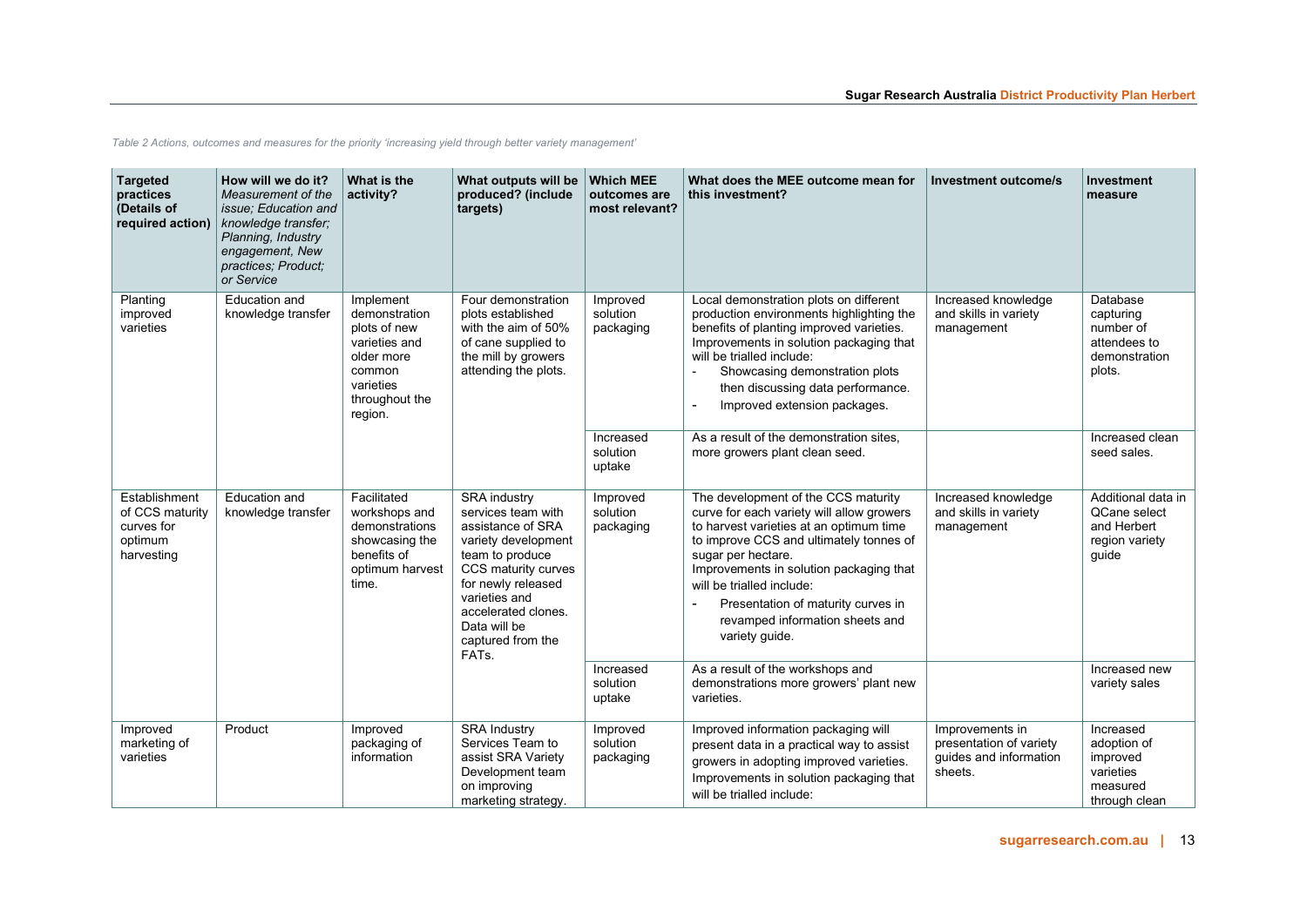| <b>Targeted</b><br>practices<br>(Details of<br>required action) | How will we do it?<br>Measurement of the<br>issue; Education and<br>knowledge transfer:<br>Planning, Industry<br>engagement, New<br>practices; Product;<br>or Service | What is the<br>activity?                                                                                             | What outputs will be<br>produced? (include<br>targets)                                                                                                                                                                            | <b>Which MEE</b><br>outcomes are<br>most relevant? | What does the MEE outcome mean for<br>this investment?                                                                                                                                      | Investment outcome/s                                                                                              | Investment<br>measure                                                                            |
|-----------------------------------------------------------------|-----------------------------------------------------------------------------------------------------------------------------------------------------------------------|----------------------------------------------------------------------------------------------------------------------|-----------------------------------------------------------------------------------------------------------------------------------------------------------------------------------------------------------------------------------|----------------------------------------------------|---------------------------------------------------------------------------------------------------------------------------------------------------------------------------------------------|-------------------------------------------------------------------------------------------------------------------|--------------------------------------------------------------------------------------------------|
|                                                                 |                                                                                                                                                                       |                                                                                                                      |                                                                                                                                                                                                                                   |                                                    | Updating and improving<br>$\blacksquare$<br>presentation of variety guide and<br>information sheets.<br>Facilitated workshops, variety<br>$\blacksquare$<br>demonstration walkthroughs.     |                                                                                                                   | seed purchase.                                                                                   |
| Increase in<br>adoption of<br>planting clean<br>seed material   | Education and<br>knowledge transfer                                                                                                                                   | Sweet of<br>information<br>collected with<br>variety<br>performance on<br>different<br>productivity<br>environments. | <b>SRA industry</b><br>services team to<br>collect data on<br>commercial variety<br>performance on<br>different productivity<br>environments.<br>Information to be<br>reported back to<br><b>SRA</b> variety<br>development team. | Improved<br>solution<br>packaging                  | Data collected will compliment current<br>variety trial data which ultimately will<br>highlight the benefits of selecting<br>improved varieties on a range of<br>productivity environments. | Additional data to<br>incorporate into<br>information packages<br>and increase adoption of<br>improved varieties. | Increased<br>adoption of<br>improved<br>varieties<br>measured<br>through clean<br>seed purchase. |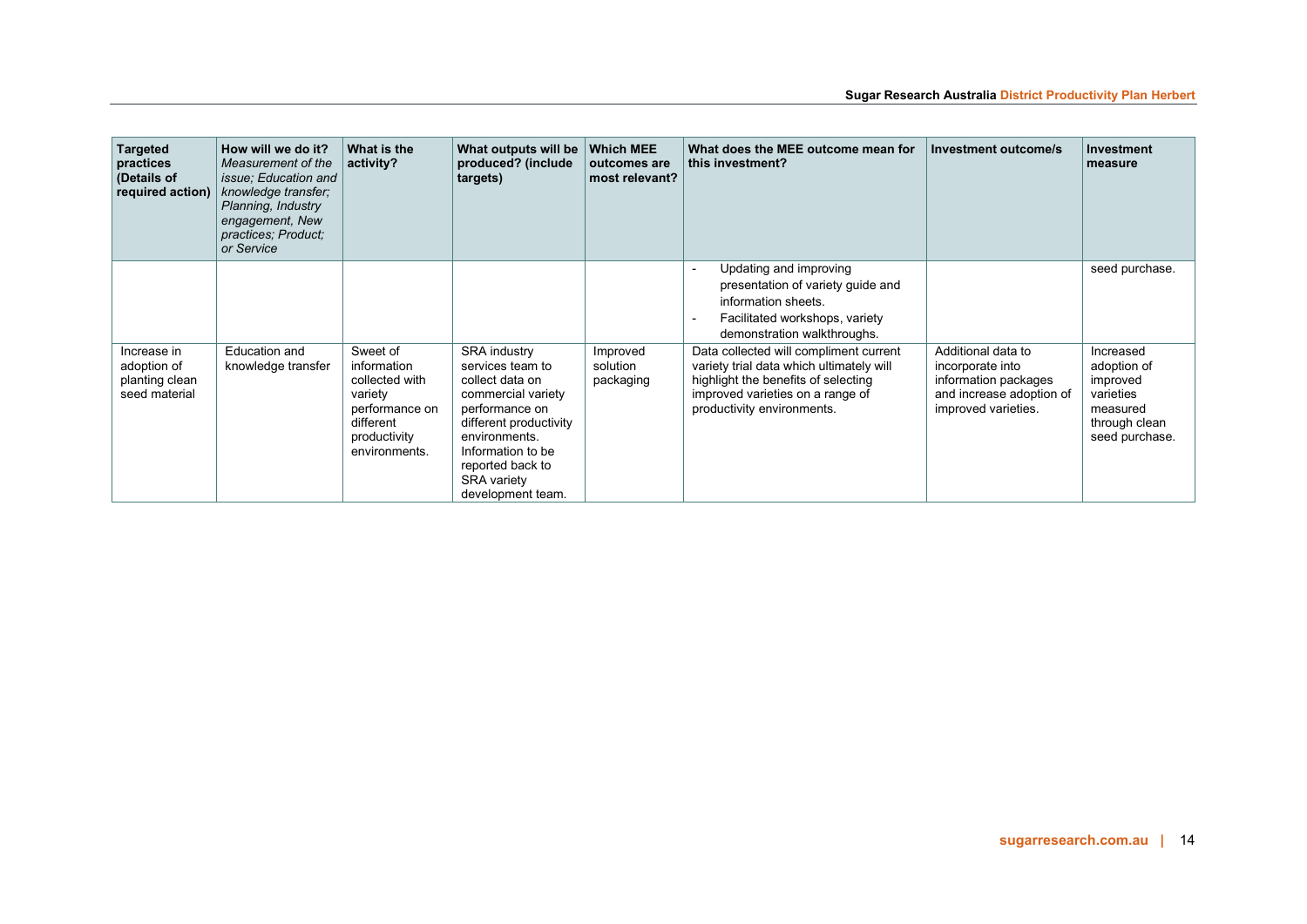## <span id="page-15-0"></span>**8.3 Increasing profitability through increased uptake of sound agronomic practices**

This investment will increase yield and profitability through adoption of improved agronomic practices. This will be achieved by:

- Improving dissemination of research knowledge through the delivery of targeted and timely communication products, training packages and demonstration activities for growers, advisors, and contractors to enhance decisions influencing farming practices.
- Developing nutrient management and soil health tools for the region.
- Facilitated program to target 75-85t/ha sector to increase by 2.5t/ha by 2026

Activities will be developed and delivered in collaboration with growers and industry partners from December 2021 onwards.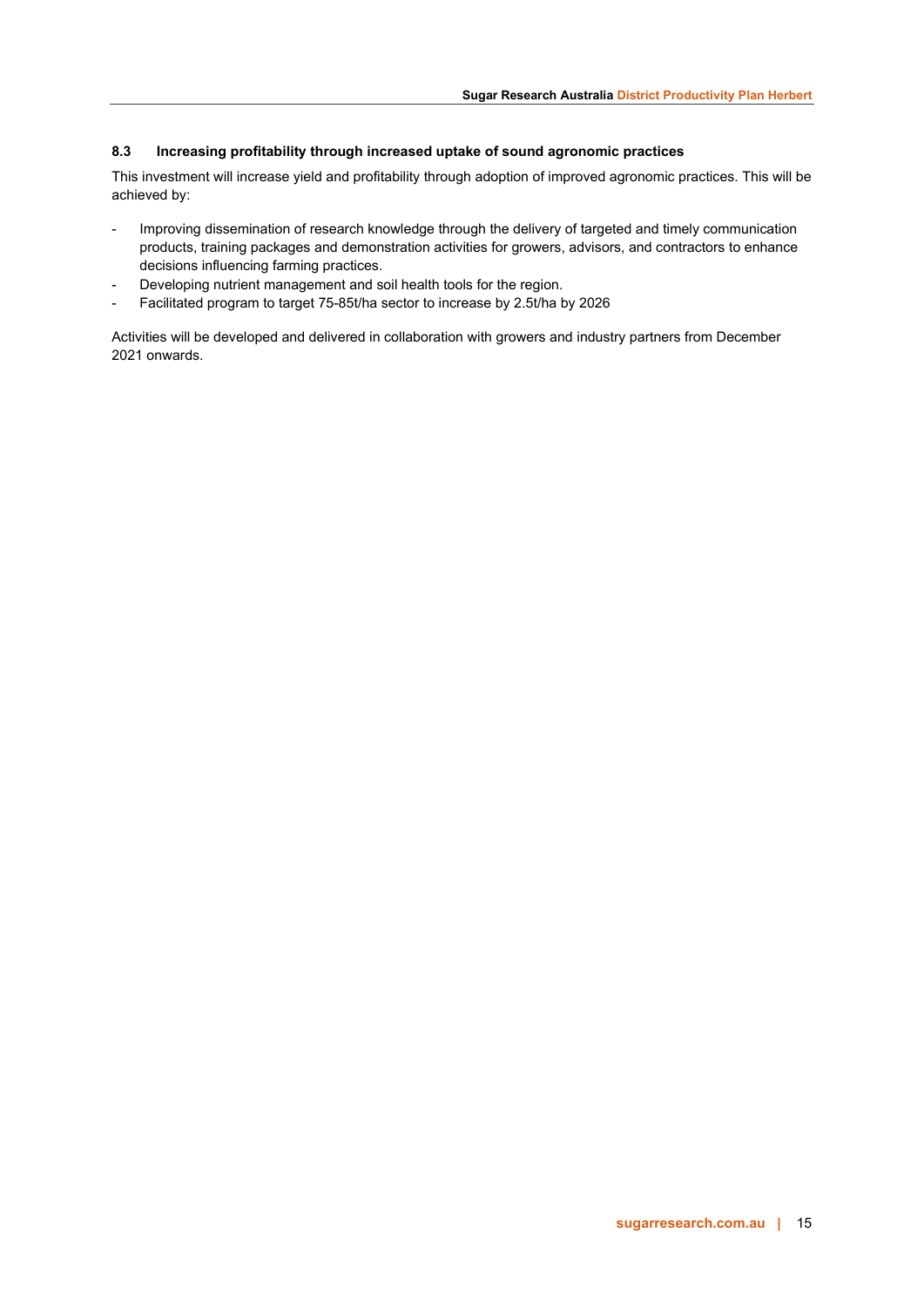**Targeted practices (Details of required action) How will we do it?** *Measurement of the issue; Education and knowledge transfer; Planning, Industry engagement, New practices; Product; or Service* **What is the activity? What outputs will be produced? (include targets) Which MEE outcomes are most relevant? What does the MEE outcome mean for this investment? Investment outcome/s (additional outcomes not captured by MEE) Investment measure** Improved timing of pest weeds and disease control Education and knowledge transfer Facilitated workshops showcasing effective timing of applications for pest, weeds, and diseases. Four workshops per annum attended by 50% of area supplied to the mill Improved solution packaging Workshops will be conducted in collaboration with industry partners. Workshops will include improved marketing strategy with targeted information packages (understanding how the change in practice relates to other farming practices). Increased knowledge on the economics of optimal application timing Potential cost savings and productivity gain from optimum practice Increased solution uptake Growers are adjusting the timing of key applications. increasing profitability and or yield. Increased industry knowledge of good farming practice including timing of application. Event attendance and reported intention to change Improved fallow management Education and knowledge transfer Knowledge transfer between growers and SRA researchers including grower peer to peer information exchange. Four facilitated workshops showcasing important fallow management principles. Workshops attended by 50% of area supplied to the mill. Increased solution uptake Workshops will be facilitated to enhance peer to peer learning. Extension packages will be tailored to deliver useful information and practical advice. Increased industry knowledge of good farming principles. Event attendance and reported intention to change Improved nutrient management Education and knowledge transfer Knowledge transfer between growers and SRA researchers including grower peer to peer information exchange. Two workshops and established demonstration trials attended by 50% of area supplied to the mill. - SIX EASY **STEPS** validation demonstration trial Improved solution packaging Workshops will be facilitated to enhance peer to peer learning. Extension packages will be tailored to deliver useful information and practical advice. Increased industry knowledge of good farming principles. **Fvent** attendance and reported intention to change. Increased solution uptake Growers are adopting optimum practice for nutrient management to increase yield. Improved industry attendance to workshops, shed meetings and field days. **Event** attendance and reported intention to change

*Table 3 Actions, outcomes and measures for the priority 'improving profitability through increased uptake of targeted practices.'*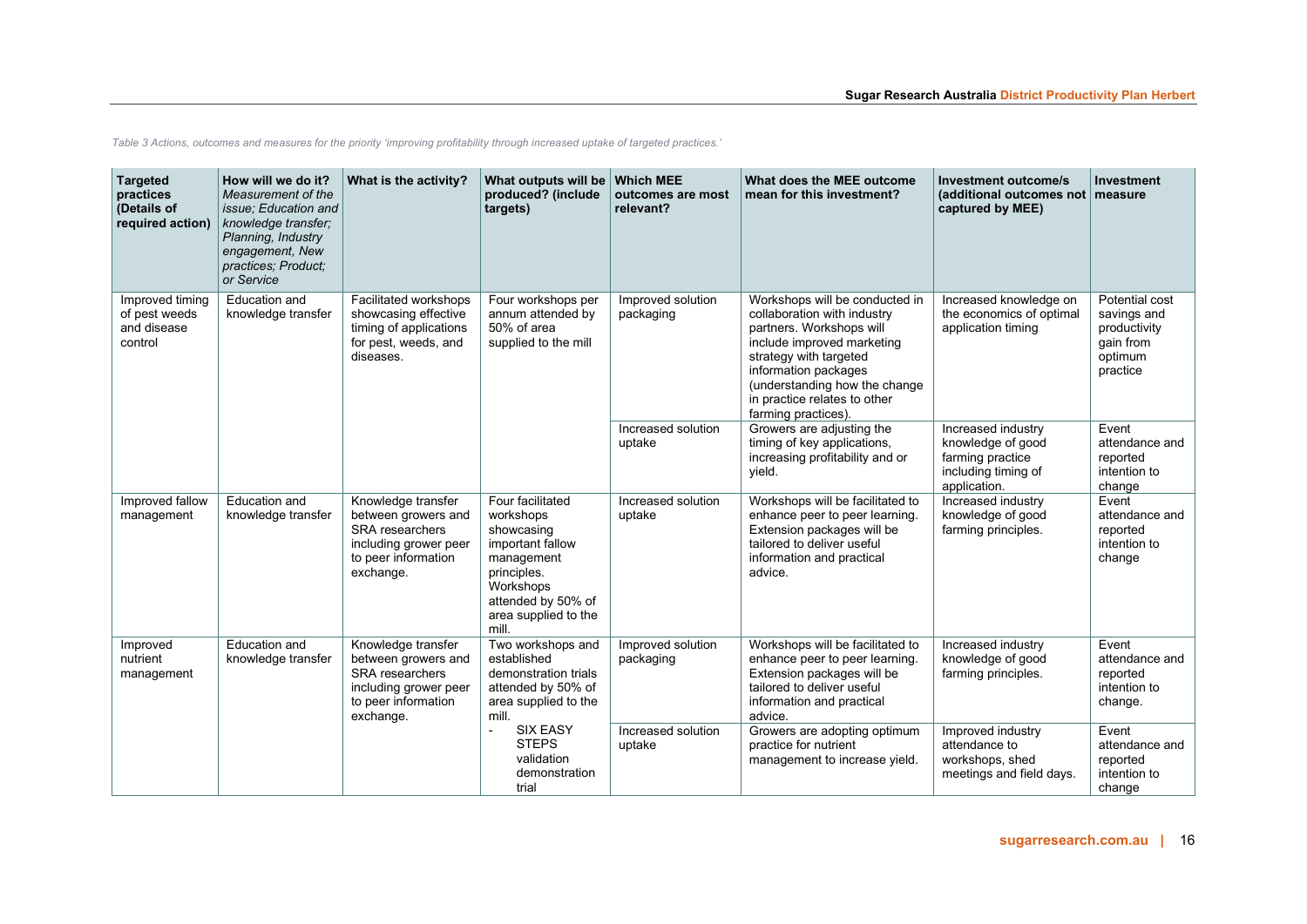| <b>Targeted</b><br>practices<br>(Details of<br>required action)                                      | How will we do it?<br>Measurement of the<br><i>issue: Education and</i><br>knowledge transfer;<br>Planning, Industry<br>engagement, New<br>practices: Product:<br>or Service | What is the activity?                                                                     | What outputs will be<br>produced? (include<br>targets)                                                        | <b>Which MEE</b><br>outcomes are most<br>relevant? | What does the MEE outcome<br>mean for this investment?                                                                                                                                                                     | Investment outcome/s<br>(additional outcomes not   measure<br>captured by MEE)                                                                  | Investment                                                                          |
|------------------------------------------------------------------------------------------------------|------------------------------------------------------------------------------------------------------------------------------------------------------------------------------|-------------------------------------------------------------------------------------------|---------------------------------------------------------------------------------------------------------------|----------------------------------------------------|----------------------------------------------------------------------------------------------------------------------------------------------------------------------------------------------------------------------------|-------------------------------------------------------------------------------------------------------------------------------------------------|-------------------------------------------------------------------------------------|
|                                                                                                      |                                                                                                                                                                              |                                                                                           | Nitrogen<br>ä,<br>product<br>formulation<br>demonstration<br>trials                                           |                                                    |                                                                                                                                                                                                                            |                                                                                                                                                 |                                                                                     |
| Growers are<br>assessing and<br>monitoring their<br>farm economics                                   | Product                                                                                                                                                                      | Actively promote<br>FEAT online.                                                          | Communication<br>materials                                                                                    | Increased solution<br>uptake                       | Increased promotion of FEAT<br>encourages growers to use the<br>tool. No additional support or<br>training in using the tool, or<br>refinement to the tool is<br>required.                                                 | Improved industry uptake<br>of FEAT online.                                                                                                     | Number of<br>times website<br>is accessed<br>and source of<br>access (link,<br>etc) |
| Increasing<br>advisor<br>knowledge of<br>nutrient<br>management                                      | Product                                                                                                                                                                      | Develop training<br>programs with<br>complementary<br>demonstration sites<br>for advisors | 100% attendance by<br>advisors in the<br>district.                                                            | Improved solution<br>packaging                     | The training package provides<br>technical information and<br>practical experience supported<br>by local research/<br>demonstration sites.                                                                                 | Advisors are more<br>confident in providing<br>advice on nutrient<br>management including<br>tailored strategies for<br>specific circumstances. | Advisor<br>feedback                                                                 |
| Development of<br>decision<br>support tools to<br>improve nutrient<br>management<br>and soil health. | Product                                                                                                                                                                      | Develop decision<br>support tools for soil<br>health and nutrient<br>management.          | Decision support<br>tool that is relevant<br>for the Herbert soil<br>types and<br>environmental<br>conditions | Improved solution<br>packaging                     | The decision support tools bring<br>together trusted information and<br>evidence, are easy to use and<br>the results make a significant<br>difference to grower lifestyle<br>(time), profitability and/or<br>productivity. | Improved industry uptake<br>of decision support tools.<br>Benefits gained by<br>growers from using the<br>decision support tools                | Monitoring the<br>use of decision<br>support tools.                                 |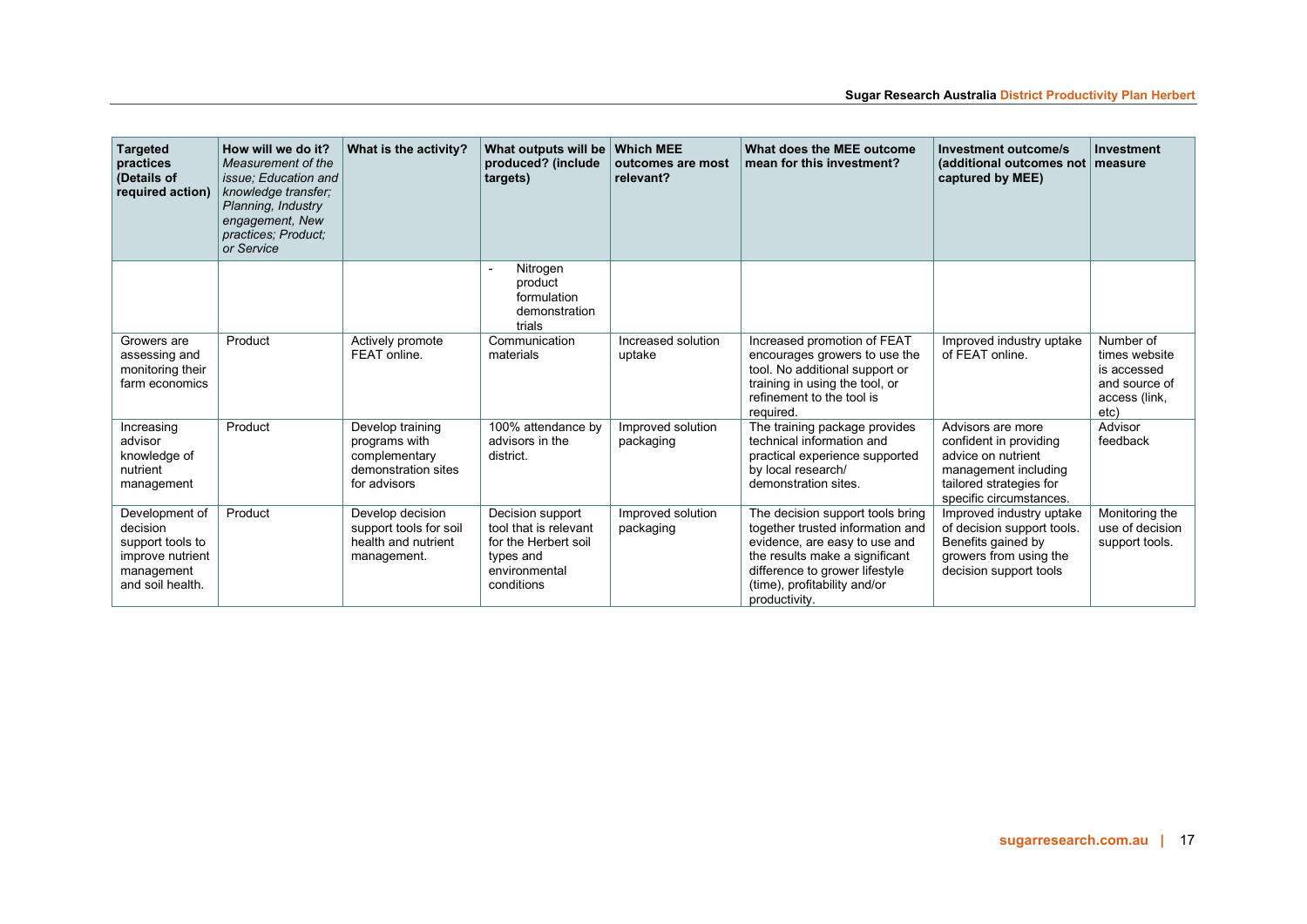## <span id="page-18-0"></span>**8.4 Improving profitability and productivity through adoption of new technologies**

Investments in this priority will increase yield and ratoonability through adoption of new technologies. This will be achieved by:

- Improving dissemination of research knowledge through the delivery of targeted and timely communication products, training packages and demonstration activities for growers, advisors, and contractors to enhance decisions influencing adoption of new technologies.
- Developed and release of SRA DAF harvesting decision support tool.
- Conducting field days to increase adoption of yield and cane loss monitors in the Herbert region.
- Reviewing harvester front end to improve ratoonability

Activities will be delivered in collaboration with growers, harvesting contractors and industry representatives from February 2022 to June 2023.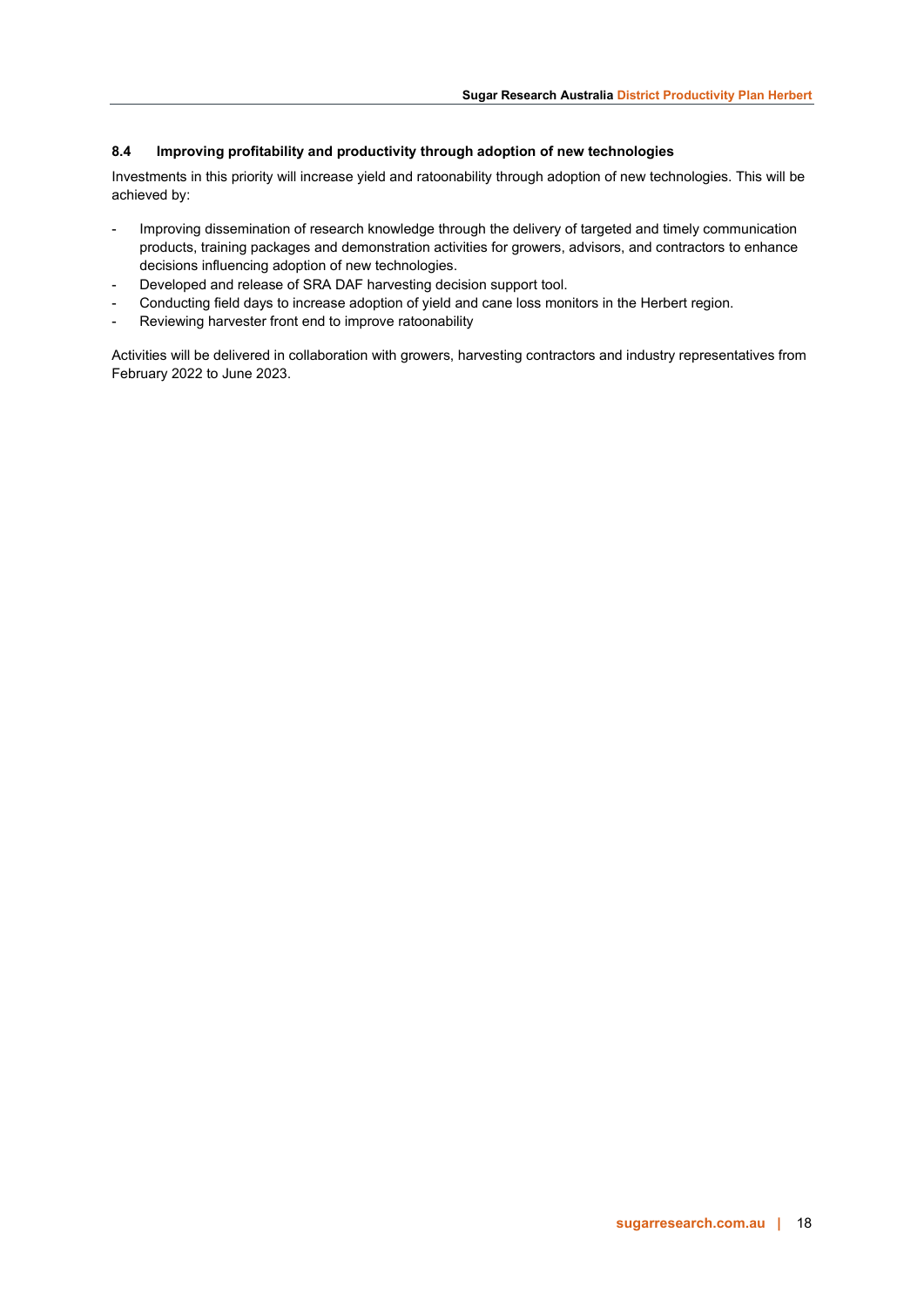| <b>Targeted</b><br>practices<br>(Details of<br>required action)                                               | How will we do<br>it?<br>Measurement of<br>the issue:<br><b>Education</b> and<br>knowledge<br>transfer:<br>Planning,<br>Industry<br>engagement.<br>New practices:<br>Product: or<br>Service | What is the activity?                                                                            | What outputs will be<br>produced? (include<br>targets)                                                                                                                       | <b>Which MEE</b><br>outcomes are most<br>relevant? | What does the MEE<br>outcome mean for this<br>investment?                                                                                                                       | <b>Investment specific</b><br>outcome/s (additional<br>outcomes not captured<br>by MEE)                                                                       | Investment<br>specific measure                                             |
|---------------------------------------------------------------------------------------------------------------|---------------------------------------------------------------------------------------------------------------------------------------------------------------------------------------------|--------------------------------------------------------------------------------------------------|------------------------------------------------------------------------------------------------------------------------------------------------------------------------------|----------------------------------------------------|---------------------------------------------------------------------------------------------------------------------------------------------------------------------------------|---------------------------------------------------------------------------------------------------------------------------------------------------------------|----------------------------------------------------------------------------|
| Increased<br>adoption of yield<br>and cane loss<br>monitors.                                                  | <b>Education and</b><br>knowledge<br>transfer                                                                                                                                               | Develop workshops for<br>growers and harvesting<br>contractors.                                  | Four workshops<br>attended by 50% of<br>area supplied by<br>growers to the mill<br>and 50% of harvest<br>contractors,<br>collectively<br>responsible for<br>30,000 hectares. | Improved solution<br>packaging                     | Improvement in yield due<br>to decrease harvesting<br>and ratoon loss.                                                                                                          | Increased industry<br>knowledge of improved<br>harvesting practice.                                                                                           | Event attendance<br>and reported<br>intention to<br>change                 |
|                                                                                                               |                                                                                                                                                                                             |                                                                                                  |                                                                                                                                                                              | Increased solution<br>uptake                       | More growers and harvest<br>contractors are actively<br>using yield/cane lose<br>monitors and adjusting<br>harvesting variables in<br>real time to maximise yield<br>and profit | Adoption of yield/ cane<br>loss monitors and<br>improved harvesting<br>practice.<br>Measurement of cane<br>loss savings through cane<br>loss/ yield monitors. | Monitoring<br>adoption of<br>harvester yield<br>and cane loss<br>monitors. |
| Increase uptake<br>of growers<br>incentivising<br>harvester<br>contractors.                                   | Product                                                                                                                                                                                     | Development of decision<br>support tool.                                                         | Development of<br>harvesting decision<br>support tool with<br>corresponding<br>demonstration days.                                                                           | Improved solution<br>packaging                     | Feedback on the tool is<br>gained during<br>demonstration days and<br>used to further refine the<br>tool, making sure it meets<br>user needs.                                   | Improvement in economic<br>benefit to growers and<br>harvesting contractors.                                                                                  | Estimated<br>economic<br>benefits                                          |
|                                                                                                               |                                                                                                                                                                                             |                                                                                                  |                                                                                                                                                                              | Increased solution<br>uptake                       | Growers and contractors<br>use the tool to inform<br>changes to operations.                                                                                                     | Increased understanding<br>of harvesting economics                                                                                                            | Monitoring the<br>use of the<br>decision support<br>tool.                  |
| Change in<br>machinery to<br>reduce damage<br>to stools during<br>harvesting and<br>increase<br>ratoonability | Product                                                                                                                                                                                     | Development in<br>improvement of front-end<br>of harvester to reduce<br>impact to ratoonability. | Improved harvester<br>front-end design                                                                                                                                       | Improved solution<br>design                        | The cost of modification is<br>returned in one season                                                                                                                           |                                                                                                                                                               |                                                                            |
|                                                                                                               |                                                                                                                                                                                             |                                                                                                  |                                                                                                                                                                              | Increased potential<br>impact                      | Harvester design reduces<br>losses associated with<br>poor ratooning by 50%                                                                                                     | Harvest contractors and<br>growers increase<br>understanding of stool<br>damage and adopt<br>improvements                                                     | Adoption of front-<br>end harvester<br>modifications.                      |

*Table 4 Actions, outcomes and measures for the priority 'improving profitability and productivity through improved harvesting practices.'*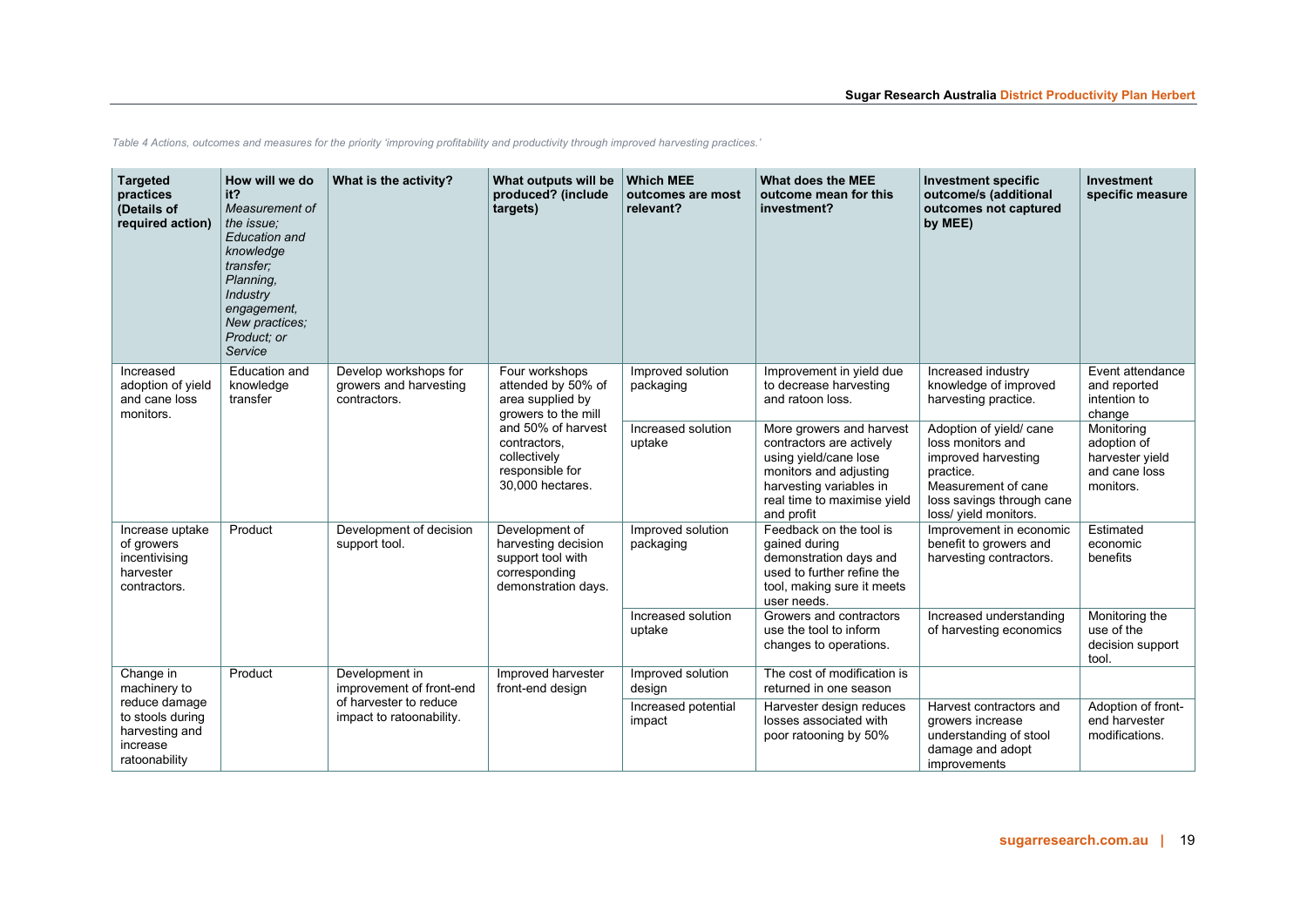## <span id="page-20-0"></span>**9 Monitoring, evaluation and economics (MEE)**

The intention with impact framework is that best practice MEE informs decision making and drives learning and improvement and enables SRA to demonstrate the value provided from investments to industry and its investment partners.

Cascading through from district productivity plans to the research investment plans and linking to the strategic plan, indicators will be commonly applied and focused on outcomes. Monitoring, evaluation and economics serves different functions and provides accountability, demonstrates worthiness or merit of an investment or action, identifies improvements and informs decision-making to deliver greater value from investments.

It is focused on delivery to impact and the following outcomes map has been developed to show how the different investments and activities contribute to achieving the endpoints of productivity, profitability and sustainability and progress towards these points. It is aimed on the end desired outcomes as shown by the top line charting from 'Research' to 'Potential Impact' to 'Likely Impact' to Actual Impact.



The district productivity plans will be updated every 6 months with progress reports and reviewed annually to then determine the next plan, track progress and measure impact.